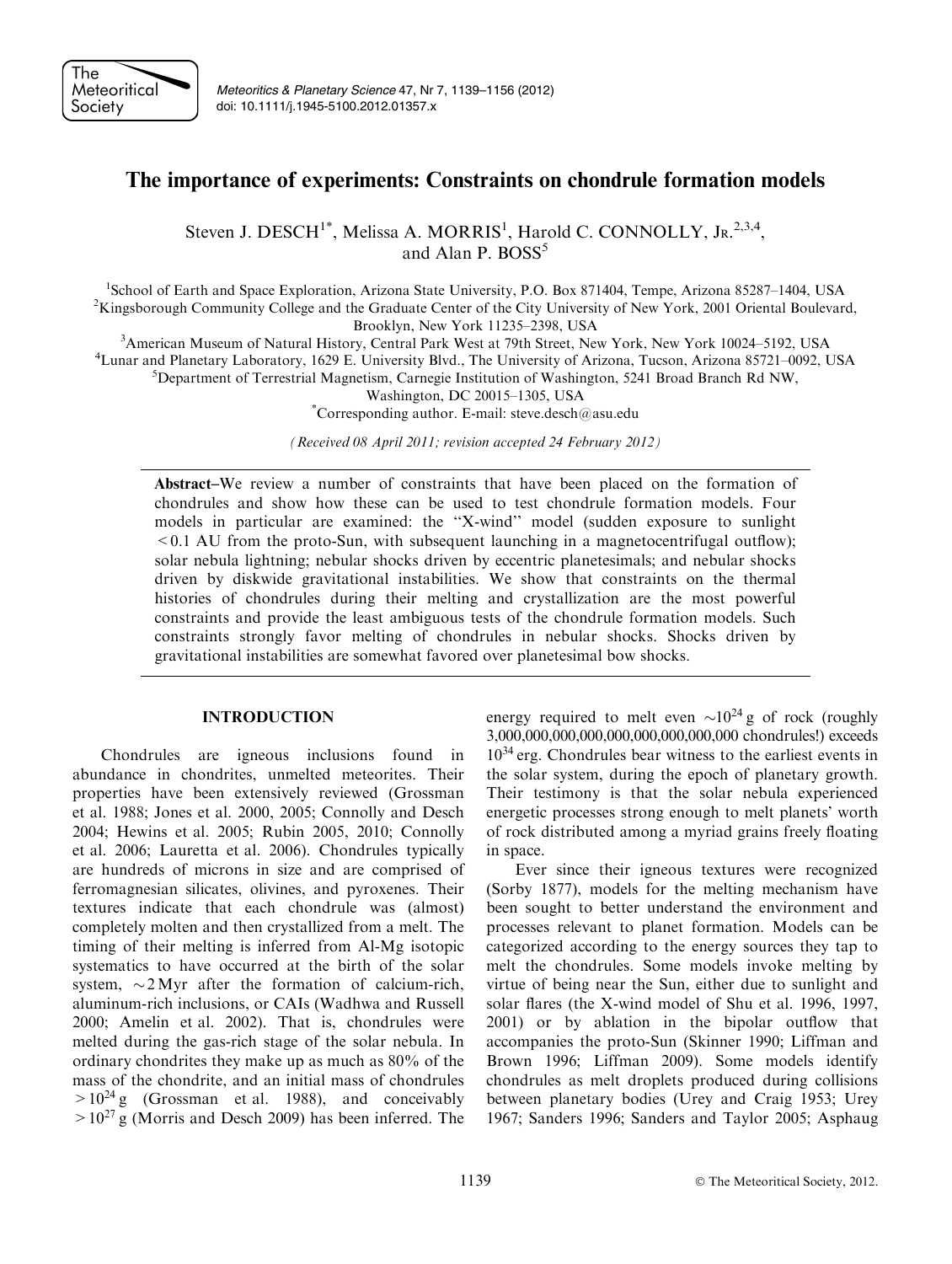et al. 2011). All other models take place in the gas of the solar nebula. Some invoke electromagnetic phenomena, such as magnetic flares (Levy and Araki 1989), current sheets (Joung et al. 2004), or lightning (Morfill et al. 1993; Pilipp et al. 1998; Desch and Cuzzi 2000). Others invoke shock fronts passing through the gas (Wood 1963, 1996; Iida et al. 2001; Ciesla and Hood 2002; Desch and Connolly 2002; Desch et al. 2005; Miura and Nakamoto 2006; Morris and Desch 2010). Physical mechanisms for triggering shock waves that have been proposed include: X-ray flares impinging on the top of the disk (Nakamoto et al. 2005); clumpy accretion (Boss and Graham 1993) or an accretion shock onto the top of the disk (Ruzmaikina and Ip 1994); accretion shocks in a Jovian subnebula (Nelson and Ruffert 2005); shocks produced by planetesimal impacts (Hood et al. 2009); bow shocks around eccentric planetesimals (Hood 1998; Weidenschilling et al. 1998; Ciesla et al. 2004; Hood et al. 2005, 2009); and shocks driven by gravitational instabilities in the disk (Wood 1984, 1985, 1996; Desch and Connolly 2002; Boss and Durisen 2005; Boley and Durisen 2008). Suffice it to say that theorists have not suffered from a lack of imagination as they have attempted to model chondrule formation.

Conclusively identifying the mechanism(s) that melted chondrules requires elimination of those models that do not predict observed properties of chondrules. Chondrules are amenable to many types of analyses, including studies of their petrology and mineralogy, their compositions, their magnetizations, as well as isotopic studies that can be used to date their formation, among other things. Besides direct measurements of chondrules, experimentalists can also prepare and melt chondrule analogs in a controlled fashion. Such analyses lead to a number of constraints on chondrule formation, which we group into two types: those that constrain chondrule thermal histories before, during, and after melting; and all other, ''non-thermal,'' constraints. In the Constraints on Chondrule Formation section we review these constraints.

The constraints on chondrule formation can be used to discriminate between viable and nonviable models of chondrule formation, provided the models make quantitative predictions. Of the many models listed above, not all have been developed to the point where they can make quantitative, testable predictions. An impact origin seems likely for a subset of chondrules, those from CH/CB chondrites, as we discuss in the Asteroid Collisions section. We limit all other discussion to more well-developed models: the X-wind model (Shu et al. 1996, 2001); nebular lightning (e.g., Desch and Cuzzi 2000); planetesimal bow shocks (e.g., Hood et al. 2009); and nebular shocks driven by gravitational instabilities (e.g., Morris and Desch 2010). In the Chondrule Formation Models section, we review the physical basis of each model and outline the predictions or assumptions each makes about chondrule formation.

In the Comparison of Model Predictions and Constraints section, we compare and test these models against the experimental constraints. We show that the constraints not pertaining to thermal histories leave some ambiguity, but the constraints on thermal histories are especially diagnostic. The crucial constraints come from furnace experiments on chondrule analogs. An origin in shocks, probably large-scale shocks, such as those driven by gravitational instabilities, is strongly favored by these experiments.

# CONSTRAINTS ON CHONDRULE FORMATION

# Constraints on Thermal Histories

It is useful to first discuss the constraints on chondrule thermal histories. It has been widely recognized for about a decade and a half that chondrules, with their igneous textures, were "flash heated" from low temperatures to above their liquidus (Lofgren and Lanier 1990; Radomsky and Hewins 1990; Hewins and Connolly 1996; Lofgren 1996; Hewins 1997; Connolly and Love 1998; Jones et al. 2000; Connolly and Desch 2004; Ciesla 2005; Hewins et al. 2005; Connolly et al. 2006; Lauretta et al. 2006), then cooled at a rate slow enough to allow crystals to form (see Desch and Connolly 2002; Hewins et al. 2005; Connolly et al. 2006; Lauretta et al. 2006; Miyamoto et al. 2009). But quantification of ''flash heated'' and ''slowly cooled'' have required careful study of the melting of chondrule analogs.

The chondrule precursors, before they were melted, must have formed in a region with temperature  $\leq 650 \,\mathrm{K}$ (depending somewhat on total pressure and sulfur fugacity). This is inferred from the fact that they contain S in the form of primary sulfides that are poikilitically enclosed in phenocrysts in the chondrules (Rubin 1999). This requires S to exist in the melt, and S only condenses (as troilite) below 650 K.

As chondrules heated to their melting temperatures, the rate of heating was apparently rapid. Once chondrules exceeded their solidus temperatures and were partially melted (roughly 1400 K; Hewins and Radomsky 1990; Hewins and Connolly 1996), volatiles such as Na and K should have escaped within a matter of minutes (Yu et al. 2005; Yu and Hewins 1996, 1997, 1998). Likewise, the lack of isotopic fractionation of volatile species, such as K, S, and even Fe, indicates they did not have time to evaporate significantly, and so the chondrules must have been heated above their solidus temperatures in a matter of minutes (Yu et al. 1998; Tachibana et al. 2002; Tachibana and Huss 2005). It is important to note here and elsewhere the important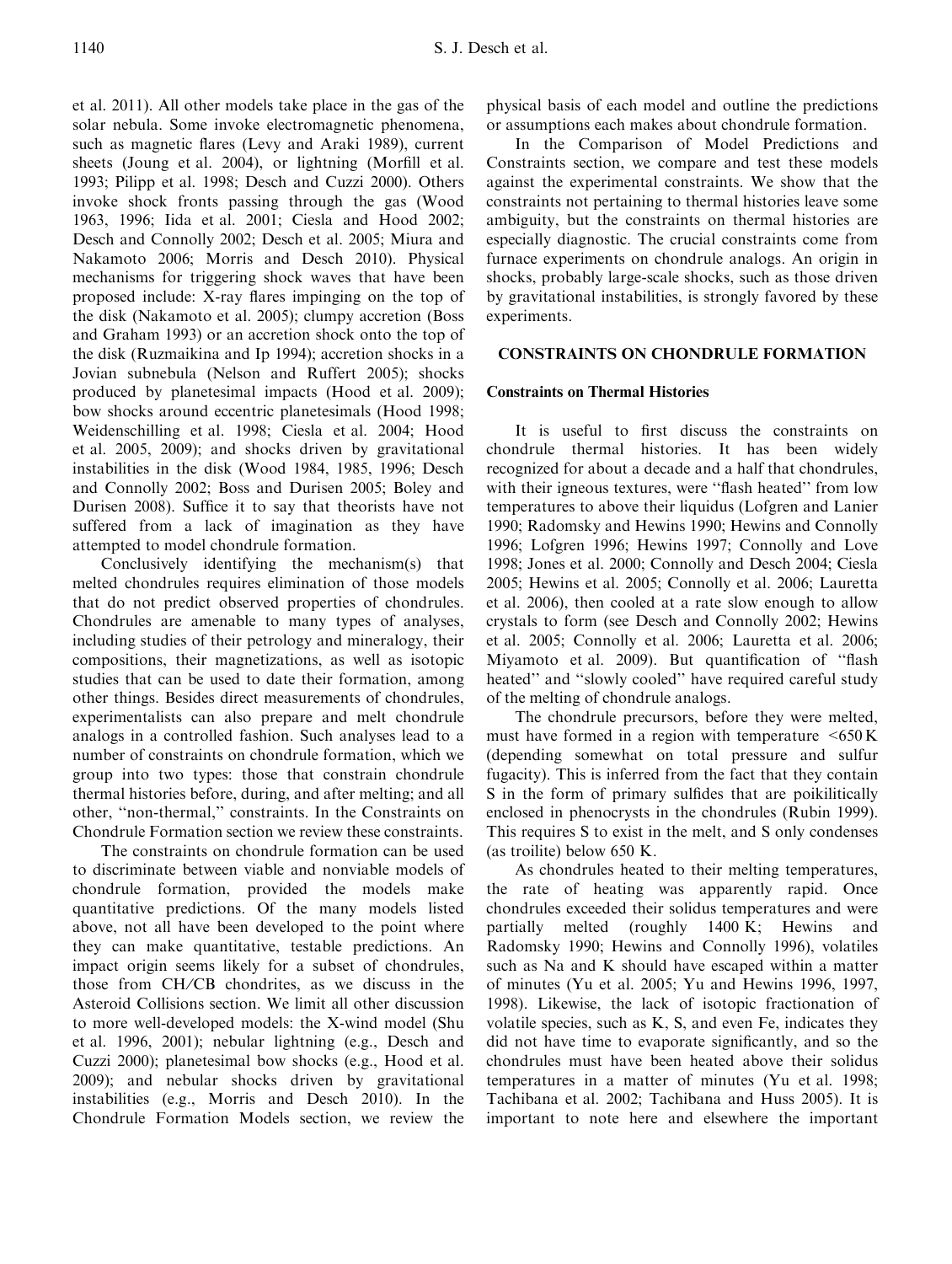caveat that volatile species lost from the chondrule may re-enter the chondrule from the gas phase. A high partial pressure of volatile vapor, such as Na or K can suppress evaporation and prevent Rayleigh distillation. As the chondrule cools, more of the volatile vapor can recondense into the chondrule melt and diffuse through it, likewise erasing volatile depletions and isotopic fractionation in the chondrules. The extent to which volatiles recondense into chondrules is not known. If substantial recondensation occurs, the rate of heating is less well constrained. We return to this point below.

The peak temperatures reached by chondrules are constrained by their textures. In radial pyroxene and barred olivine chondrules, which comprise 10–13% of all chondrules in ordinary chondrites (Gooding and Keil 1981), nearly all nucleation sites must be destroyed, which requires peak temperatures at least 150–400 K above the liquidus. Assuming a liquidus temperature  $T_{\text{liq}} \approx 1400 - 1700$ °C (~1670–1970 K; Hewins and Radomsky 1990), this implies barred or radial textures require  $T_{\text{peak}}$  in the broad range  $\approx 1820-2370 \text{ K}$ . In barred olivine chondrules, the need to retain just a few nucleation sites restricts this stage of peak heating to minutes only (Hewins and Connolly 1994; Tsuchiyama et al. 2004). Radial pyroxene textures are produced by crystallization from a supercooled melt in which no nucleation sites remained and therefore provide few constraints on the time scale of heating (Lofgren and Russell 1986; Connolly and Hewins 1995). Porphyritic textures, which are found in about 84% of chondrules in ordinary chondrites (Gooding and Keil 1981), require retention of many (hundreds of) nucleation sites, and peak temperatures 80–120 K above the liquidus, i.e.,  $T_{\text{peak}} \approx 1750 - 2100 \text{ K}$ , for only minutes (Hewins and Connolly 1996). The textural constraints on duration of heating and peak temperature are somewhat degenerate, in that more intense heating for a shorter time may yield the same textures.

Upper limits to the duration of heating come from the retention of volatiles. Chondrules retain primary Na, which would completely and rapidly evaporate from a molten chondrule above the liquidus. In their furnace experiments using chondrule analogs, Yu et al. (1995) and Yu and Hewins (1998) found that Na was lost in about 20 min at 1725–1760 K, in an  $H_2$  atmosphere at pressure  $10^{-5}$ atm. S can be lost under similar conditions in only 2– 10 min (Yu et al. 1995; Cohen and Hewins 2004). In these experiments, retention of Na or S at elevated temperatures—roughly speaking, the liquidus—requires cooling rates exceeding  $\sim 10^3 \text{ K h}^{-1}$ . In these same experiments, the chondrule analogs were allowed to cool at slower rates  $\approx 250 \text{ K h}^{-1}$  below the liquidus. Volatile loss was not found to be significantly affected by prolonged cooling at lower temperatures.

100 Cooling F  $1C$  $\overline{1}$ Type II Type | & II Type | & || Type I Porphyritic Porphyritic Barred Radial Fig. 1. Cooling rates of chondrules of various textures. The shaded bars represent combinations of compositions and cooling rates that have successfully produced various chondrule textures in different experiments. Produced textures include type I porphyritic textures (PO/POP), type II porphyritic textures (PO/POP/PP/PPO), barred textures (BO/BP), and radial textures (RP). The numbers denote different experimental investigations: 1. Lofgren and Russell (1986); 2. De Hart and Lofgren (1996); 3. Wick et al. (2010); 4. Radomsky and Hewins (1990); 5. Lofgren (1989); 6. Connolly and Hewins (1991); 7. Weinbruch and Müller (1995); 8. Jones and Lofgren (1993); 9.

Connolly et al. (1998); 10. Kennedy et al. (1993); 11. Lofgren and Lanier (1990); 12. Tsuchiyama et al. (2004); 13. Hewins

et al. (1981).

Here, we repeat the caveat that evaporation of volatiles like S and Na may have been suppressed by high partial pressures of these species in the gas. Alexander et al. (2008) have argued for high partial pressures of Na vapor during chondrule formation, based on the existence of unzoned Na in olivine phenocrysts in some porphyritic chondrules. This Na must have been present in the melt as the crystal grew. Based on the partitioning of Na in the melt, high partial pressures of Na,  $>10^{-4}$  bar, can be inferred from the data presented by Alexander et al. (2008). As these partial pressures are comparable with the total pressure of gas in the chondrule-forming region, this constraint must be viewed with suspicion; nevertheless, the presence of Na in the olivine must be explained. To the extent that evaporation was suppressed by high partial pressures of Na, this constraint on the rapid cooling above the liquidus is loosened.

Chondrule textures and chemical zoning profiles of single crystals provide further constraints on the thermal histories of chondrules, and reveal that below the liquidus temperature, chondrules very clearly cooled at a much slower rate than the rates above the liquidus temperature alluded to above. Figure 1 summarizes these experimental investigations. For each investigation referenced, a range of cooling rates is shaded that yielded textures and ⁄ or



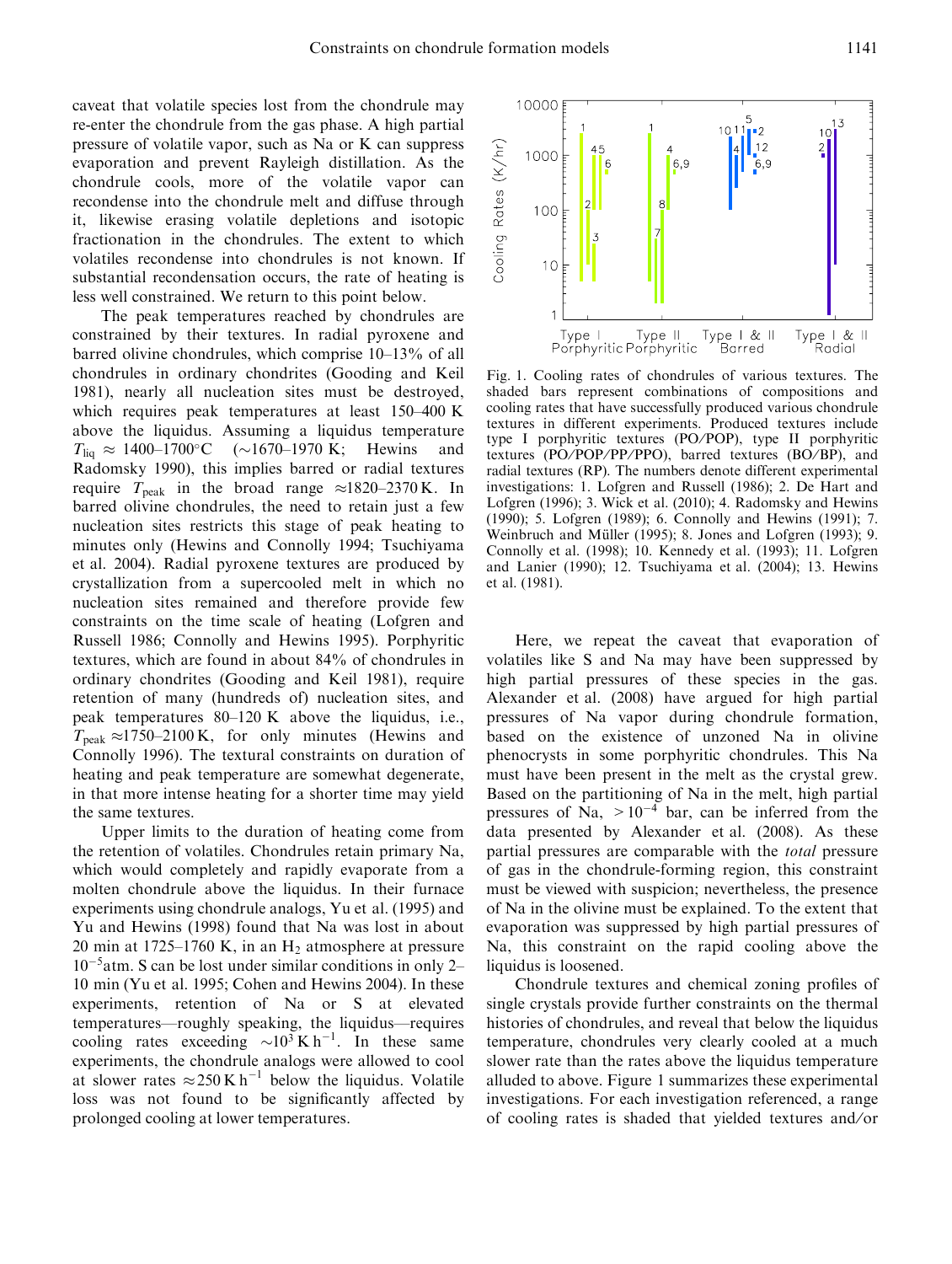mineral chemical zoning consistent with observations of chondrules. The results have been separated by chondrule textural type; from left to right these are: type I (reduced Fe) porphyritic olivine/porphyritic olivine-pyroxene; type II (FeO-rich) porphyritic; type I and II barred olivine ⁄ barred pyroxene; and type I and type II radial pyroxene. Porphyritic chondrules of both type I and II apparently cooled at rates that did not exceed a few  $\times 10^3$  K h<sup>-1</sup>. Faster cooling rates result in skeletal, cryptocrystalline, or glassy textures that are not common in the chondrule population. The lower end of the range of cooling rates that are consistent with porphyritic textures is not as well constrained. Weinbruch et al. (1998) attempted to establish a minimum cooling rate consistent with little loss of Fe from the chondrule melt, and concluded that a few K  $h^{-1}$  probably represented a lower bound. There is some evidence that cooling rates nearer to this lower bound are more consistent with the specific chemical zoning profile grains in porphyritic chondrules for both type I and type II chondrule compositions (Jones and Lofgren 1993). Barred chondrules also cannot cool faster than a few  $\times 10^3$  K h<sup>-1</sup>, but unlike porphyritic chondrules, their textures and chemical zoning profiles seem to require a minimum cooling rate of a few  $\times 10^2$  K h<sup>-1</sup>. Radial pyroxene chondrules apparently are produced by sudden crystallization of a supercooled melt, and can be reproduced in furnace experiments by a wide range of cooling rates (Lofgren and Russell 1986; Hewins et al. 2005). As such, they are probably less diagnostic of the conditions in the chondrule-forming region.

Altogether, the constraints on thermal histories paint a detailed picture of how chondrules were melted. Chondrule precursors started at the ambient temperature of the nebula, <650 K. If retention of volatiles like Na or S is diagnostic of cooling rates, chondrules were then heated rapidly, reached peak temperatures in the range 1700–2300 K, and then cooled very rapidly, at  $10^3 - 10^4$  K h<sup>-1</sup>, , remaining above their liquidus temperatures for no more than about 10 min. In any event, after cooling several hundred K, the chondrules then crystallized over a range of temperatures  $\approx$ 1400–1800 K, at rates that probably were different for the different textural types. Barred olivine chondrules cooled in less than an hour, at rates  $\sim 10^3 \text{ K h}^{-1}$ . Porphyritic chondrules, which comprise the majority of chondrules, cooled at rates in the range  $10-10^3$  K h<sup>-1</sup>, with the chemical zoning favoring a cooling rate at the lower end of that range.

### ''Non-Thermal'' Constraints

In addition to the constraints on the thermal histories of chondrules during their melting, there are many other constraints on chondrule formation that constrain the timing and frequency of chondrule formation, as well as the physical conditions in the chondrule formation region. The density of chondrules is constrained by the frequency of compound chondrules. A fraction  $f_c \approx 5\%$  of all chondrules in ordinary chondrites are compound (Ciesla et al. 2004), meaning they stuck together while still plastic, i.e., above the solidus temperature  $\approx 1400 \text{ K}$ . Assuming chondrules cooled at rates of  $t_{\text{plast}} \sim 0.6{\text -}60 \text{ h}$ , they would have been above 1400 K and remained plastic for a duration  $t_{\text{plast}} \sim 0.6{\text -}60 \text{ h}$ . An upper limit to the relative velocity of chondrules is  $V_{\text{rel}} < 10^4 \text{ cm s}^{-1}$ , as collisions at higher relative velocities would shatter the chondrules (Ciesla et al. 2004), but a more likely relative velocity (based on turbulent motions) is  $\sim 10^2 \text{ cm s}^{-1}$  (Cuzzi and Hogan 2003). Given a chondrule radius  $a_c \sim 300 \,\mu \text{m}$ , it is straightforward to show that the number density of chondrules must have been  $n_c \sim f_c (4\pi a_c^2 V_{\text{rel}} t_{\text{plast}})^{-1}$  $\sim$ 2 m<sup>-3</sup>, and the mass density  $n_c m_c \approx 7 \times 10^{-10} \text{ cm}^{-3}$ (for  $t_{\text{plast}} = 6 \text{ h}$  and  $m_c = 3.7 \times 10^{-4} \text{ g}$ ). The existence of compound chondrules also constrains the size of the chondrule formation region: to achieve these compound chondrule frequencies, the region must be large enough that chondrules stood a reasonable chance of colliding. As the mean free path of chondrules is  $l_{\text{mfp}} = (n_c \pi a_c^2)^{-1}$ , a region  $\gg 10^3$  km is demanded.

A size of the chondrule formation region  $\approx 150-$ 6000 km in radius also can be inferred by the limits on volatile loss experienced by chondrules (Cuzzi and Alexander 2006). Chondrules should have experienced evaporation of K, Fe, Mg, and Si-containing vapor during their long heating stage, and while they are relatively depleted in these species (Alexander 2004; Davis et al. 2005), they do not exhibit the systematic isotopic fractionations indicative of Rayleigh distillation (Cuzzi and Alexander 2006). Thus, it is presumed that the vapor lost from chondrules remained in the vicinity of the chondrules, raising the partial pressures of these volatile species in the gas, and limiting further evaporation and isotopic fractionation. As the chondrules cooled, these species could recondense onto chondrules or matrix grains. To avoid evaporation of volatile species, such as Na and K, and especially S, high gas pressures  $>10^{-3}$ atm also are inferred (Ebel and Grossman 2000; Miura et al. 2002; Alexander 2004). This interpretation also requires that the volatile-enriched gas does not diffuse away from the heated chondrules while they are molten. Estimates of the rate of diffusion in the gas led Cuzzi and Alexander (2006) to conclude that the chondrule-forming region was  $>10<sup>3</sup>$  km in extent.

The existence of type I chondrules in which Fe exists as reduced metal or sulfides, and type II chondrules in which Fe is oxidized (usually as fayalite), has sometimes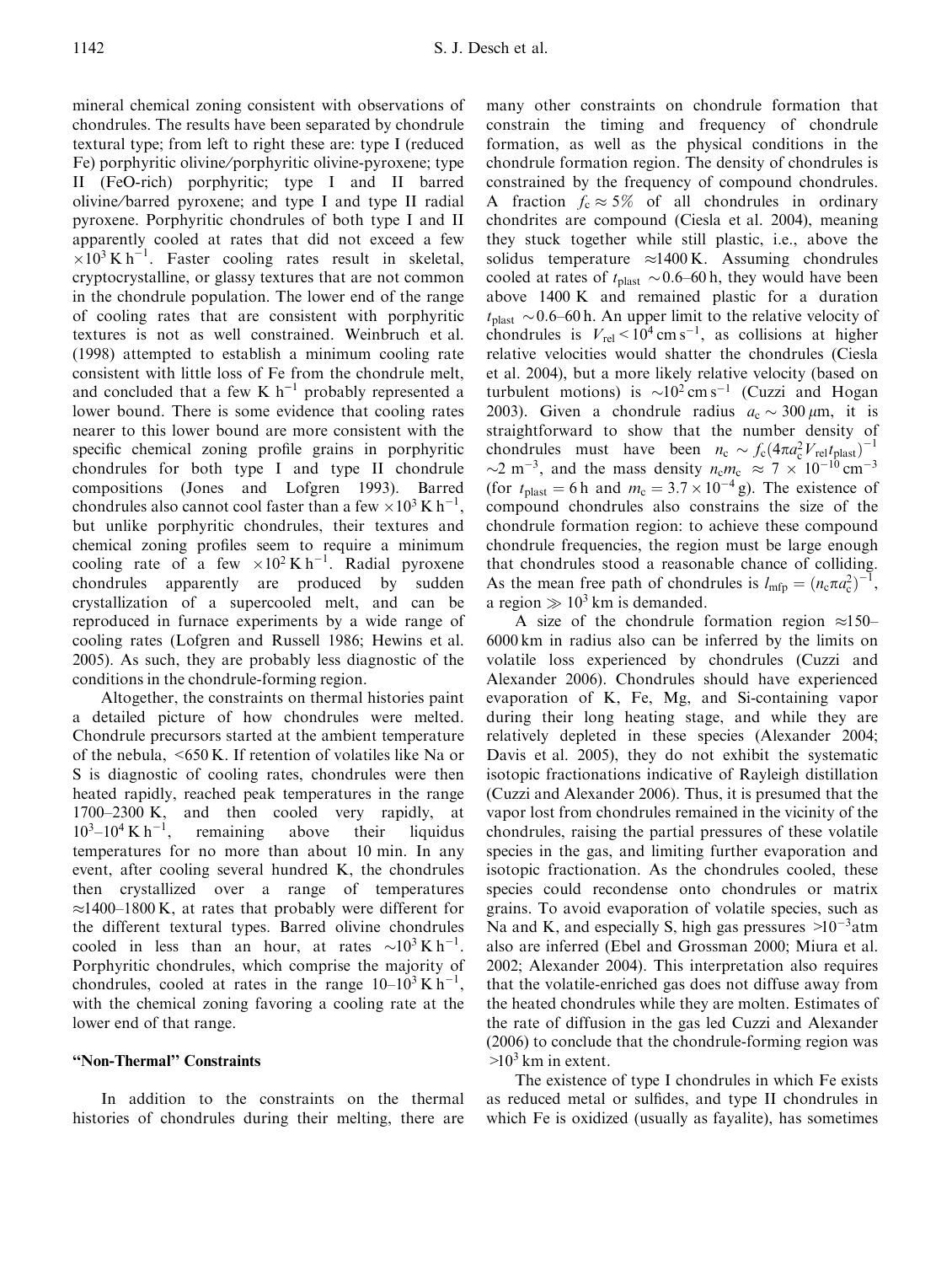been interpreted as a constraint on the oxygen fugacity of the nebular gas (Huang et al. 1996; Hewins 1997). In contrast, Krot et al. (2000) conclude that these phases are not controlled by an equilibrium between the chondrule melt and the nebula gas, instead representing internally buffered systems. They interpret the variable oxidation of Fe as reflecting different chondrule precursor compositions. For example, some FeO-poor chondrules show evidence for reduction of FeO by internal C (Connolly et al. 1994). The existence of type I and type II chondrules therefore does not place unambiguous constraints on the nebular conditions or even the chondrule formation process, but may place constraints on the starting compositions of chondrules.

An important, if debated, constraint on the chondrule formation region is the chemical complementarity between chondrules and matrix grains. This term refers to the fact that chondrules and matrix grains may each deviate in their chemical abundances from a standard chondritic abundance pattern, but together their sum lies much closer to solar (CI). This strongly implies that the chondrules and matrix are cogenetic and formed in the same environment. Evidence for chondrule-matrix complementarity and cogeneticity has been observed in various chondrite classes, such as OC (Wood 1985), CV (Palme et al. 1993; Murakami and Ikeda 1994; Hezel and Palme 2008), CR (Klerner and Palme 1999), and other carbonaceous chondrites (Bland et al. 2005). It is essential in such studies to correct for parent-body redistributions of species from the chondrules to the matrix, e.g., by aqueous alteration, which also produce the chondrule-matrix complementarity pattern. Such redistributions certainly have occurred (e.g., Krot et al. 1995; Zanda et al. 2009). It is currently debated how much complementarity can be attributed to preaccretionary redistributions.

The chondrule formation process was not a onetime event, but rather was a repeated process. Relict chondrules (or fragments thereof) are commonly found inside other chondrules, speaking directly to at least two chondrule-forming events (Jones 1996; Jones et al. 2000; Ruzicka et al. 2008). Besides chondrules, relict grains may also contain fragments of asteroidal clasts or even planetary materials (Libourel and Krot 2007; Libourel and Chaussidon 2011), although this interpretation is currently debated. If established, this would place strong constraints on the timing of planetary formation.

The timing of chondrule formation is well established from isotopic analyses of chondrules. Al-Mg systematics of chondrules in carbonaceous and unequilibrated ordinary chondrites reveal a variety of initial  $^{26}$ Al/<sup>27</sup>Al values; if interpreted chronologically, these data suggest that extant chondrules in these chondrites formed any time starting 1.5 Myr after CAIs, ending 3–4 Myr after CAIs, with the bulk of chondrules having formed 2– 3 Myr after CAIs (Kurahashi et al. 2008; Villeneuve et al. 2009). There is marginal evidence in that data set for clustering of chondrule ages at specific times (Kurahashi et al. 2008; Villeneuve et al. 2009). These ages are consistent with absolute U-Pb dating of chondrules and CAIs, which likewise reveal an age difference of 2 Myr between CAIs and chondrules, albeit from different chondrite classes (Amelin et al. 2002; Connelly et al. 2008). A general caveat to these investigations is that chondrules may have been forming earlier than 2 Myr after CAIs, yet simply did not survive. A chondrite parent body forming <2 Myr after CAIs would contain so much  $^{26}$ Al that it should completely melt (Grimm and McSween 1993), erasing most of the earlier chondrule record. Indeed, Bizzarro et al. (2004) have argued for contemporaneous formation of CAIs and chondrules. What is clear is that chondrule formation was a repeated event occurring over a timespan lasting several million years.

Finally, remanent magnetization of chondrules in the past has been used as a constraint on the chondrule formation environment. Previous studies have suggested that chondrites (e.g., Allende) experienced unidirectional paleofields of strength 0.1–1 G, and chondrules experienced nonunidirectional paleofields of strength 1–10 G (see review by Weiss et al. [2010] and references therein). Sophisticated modern techniques of characterization of remanent magnetization (Weiss et al. 2010) have shown that in fact very few chondrites actually record paleofields. Allende itself does record a paleofield, but of strength  $\sim$ 1 G, and in components that formed 8 Myr after CAIs. As such, it would appear that the remanent magnetization is recording a parent-body dynamo, with interesting consequences (Weiss et al. 2010). Evidence for a high-temperature and nonunidirectional (i.e., preaccretionary) magnetization of chondrules exists, and is very suggestive that chondrules were individually magnetized as they cooled through their Curie temperatures but not conclusive at this time (Weiss et al. 2010).

### CHONDRULE FORMATION MODELS

### Asteroid Collisions

Production of chondrules as melt droplets produced during collisions of asteroids has long been suggested (Urey and Craig 1953; Urey 1967; Sanders 1996; Sanders and Taylor 2005; Asphaug et al. 2011). Such models have not been developed to the point that they can be quantitatively matched against even such fundamental constraints as the cooling rate through the crystallization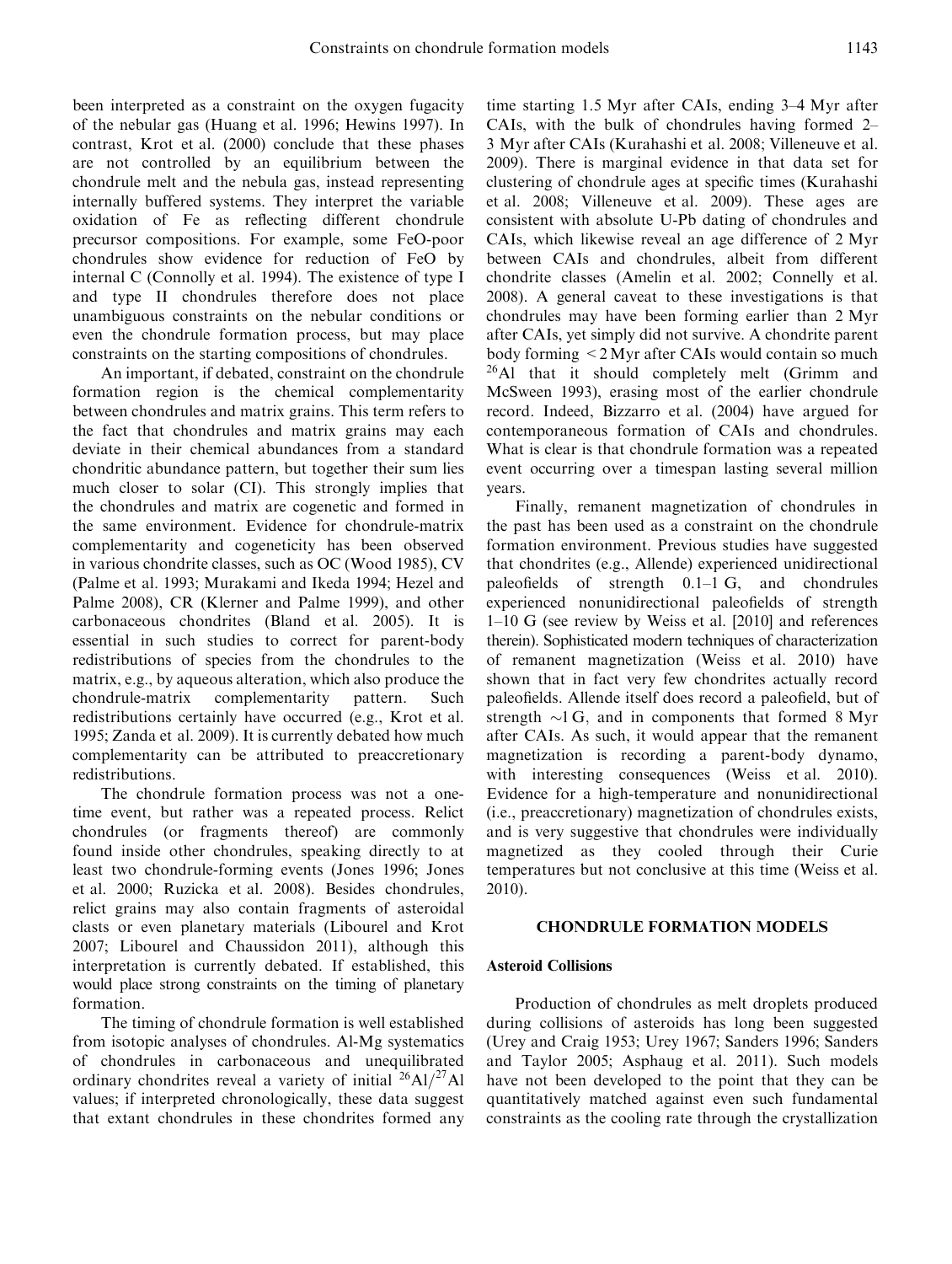temperatures. For example, a simple estimate of the cooling rate would place an isolated melt droplet in free space, in which case it would cool at a rate

$$
\frac{\mathrm{d}T}{\mathrm{d}t} \sim \frac{4\pi a_{\rm c}^2 \sigma T^4}{m_{\rm c} C_{\rm P}} \sim 10^6 \mathrm{K} \,\mathrm{h}^{-1},\tag{1}
$$

where  $a_c \approx 300 \,\mu\text{m}$ ,  $m_c \approx 3.7 \times 10^{-4} \,\text{g}$ , and  $C_P \approx 1.4$  $\times 10^{7}$ erg g<sup>-1</sup> K<sup>-1</sup> are reasonable values for the droplet's radius, mass, and heat capacity. Unless moderated somehow, this cooling rate is far too fast to match chondrule textures. The cooling rate would be moderated by the presence of some gas, but unlike nebular models of chondrule formation, here the ratio of droplet mass to gas is not fixed. The cooling rate would also be moderated by the radiation emitted from nearby droplets, but here the details depend on the mass of ejected droplets, their geometrical distribution, and the speed with which they move away from the impact, as well as many other factors. Although these parameters could in theory be determined, no models to date include such factors, so it is simply not possible at this point in time to quantitatively test the asteroid impact hypothesis.

We nevertheless discuss this scenario because there is strong evidence for an impact origin of some chondrules, namely those in the CB (Bencubbin-like) and related CH (carbonaceous, high-metal) chondrites, and the chondrite Isheyevo, which shares properties of both and therefore indicates a common origin for the CB and CH chondrites (Ivanova et al. 2006) These chondrites are remarkable for their very high metal content ( $>40\%$ ), extreme depletions in even moderately volatile elements, and extreme enrichments in  $^{15}N$  (Weisberg et al. 2001). Most (CBa and CH) do not contain fine-grained matrix, only distinct clasts of finer material, arguing for a planetary rather than nebular setting. A distinct origin for the CH/CB chondrites is also indicated by the very late formation of the CB chondrites Gujba and Hammada al Hamra 237, as measured by Pb-Pb ages: some 5–6 Myr after CAIs (Krot et al. 2005). CH chondrites contain only very small chondrules,  $\approx 20 \mu m$ in diameter (Campbell et al. 2005), an order of magnitude smaller than nearly all other chondrules (e.g., Grossman et al. 1988). Nearly all of the chondrules in CBa chondrites are cryptocrystalline (Campbell et al. 2005), in marked contrast to chondrules in ordinary chondrites, which are nearly all  $(>80\%)$  of porphyritic texture, with only a few percent of cryptocrystalline texture (e.g., Grossman et al. 1988). CBb chondrites also contain abundant zoned metal spherules that appear to have condensed from a hot gas (Petaev et al. 2001). All of these factors indicate an origin quite distinct from other chondrules and chondrites, but consistent with formation in an impact plume (Krot et al. 2005).

Quantitative models of chondrule formation in CH and CB chondrites are to be encouraged to more strongly make the case that these objects formed in an impact plume following a collision between asteroids. Should such an origin be established, although it does not follow that most chondrules formed during asteroid impacts, as the CH/CB chondrites, are so different from other chondrites. In fact, an impact origin for the CH/CB chondrites would tend to argue against an impact origin for the majority of chondrules, even as it might establish multiple formation mechanisms for chondrules. The lack of detailed modeling precludes further conclusions about the role of impacts in chondrule formation, and we turn our attention instead to more quantitative models.

## X-Wind

One proposed setting for chondrule formation is in the disk near where the proto-Sun's magnetosphere truncates the protoplanetary disk. The interaction between the disk and the Sun's magnetic fields yields an ''X''-shaped geometry for the magnetic field at this location, called the X point. Typically the X point is predicted to lie  $\leq 0.1$  AU from the Sun. The bending of the magnetic field lines, coupled with the rotating geometry, yields a magnetocentrifugal outflow that carries off gas and angular momentum. The combination of the geometry and the outflow have led this model to be named the X-wind model. In a series of studies, Frank Shu and collaborators developed the X-wind model, first to explain protostellar bipolar outflows (Najita and Shu 1994; Shu et al. 1994, 1995; Ostriker and Shu 1995), and later to explain chondrule and CAI formation (Shu et al. 1996, 1997, 2001).

In the context of the X-wind model, chondrules are heated as they are lofted from the disk in the magnetocentrifugal outflow. Temperatures in disks, at least those not being heated by active accretion, are much lower than the blackbody temperature at that radius, for the simple fact that disks absorb starlight obliquely yet radiate it from their entire surface areas. Shu et al. (1996) estimated temperatures in the disk at 0.1 AU would be 1160 K (for a disk in the ''embedded'' stage), and chondrules within the disk would start at these temperatures. After the chondrule is lofted as part of the upward outflow, it is exposed to direct sunlight and reaches a higher temperature, 1700 K at 0.1 AU. The time it takes for this temperature rise is the time it takes for a chondrule to cross a scale height, which may be as short as hours to days. Upon reaching the peak temperature, the chondrule cools at a rate dependent upon how fast it can move away from the Sun. As the blackbody temperature of an object varies with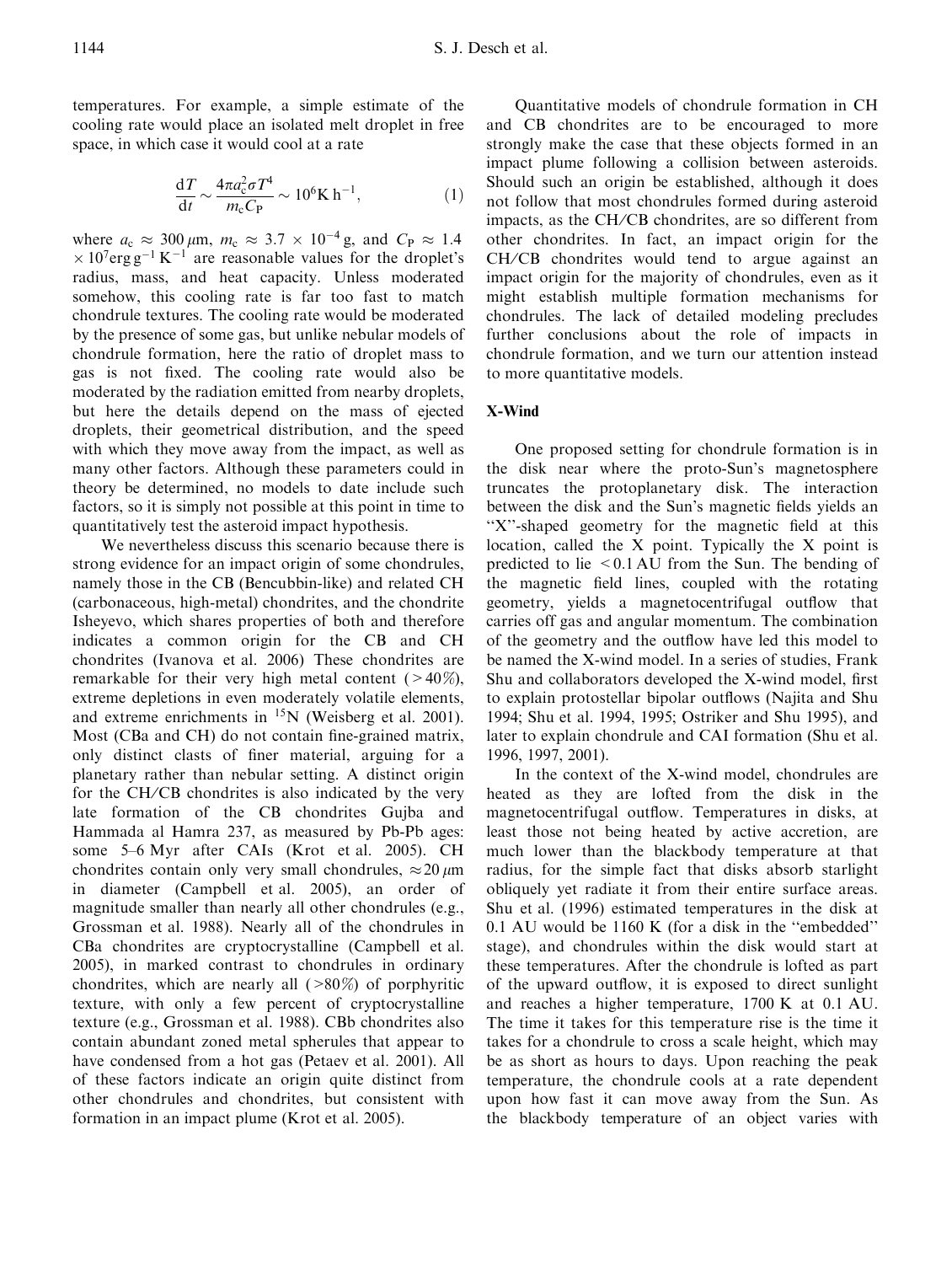heliocentric distance r as  $T(r) \propto r^{-1/2}$ ,  $dT/dt = -(T/2r)$  $V_r$ , where the radial velocity  $V_r \approx 50 \text{ km s}^{-1}$ . A chondrule therefore necessarily cools through the crystallization temperature range at a steady rate  $\sim$  (1800 K) (2 × 0.05 AU)<sup>-1</sup> (50 km s<sup>-1</sup>) = 6 K h<sup>-1</sup>.

Desch et al. (2010) have recently critiqued the Xwind model and its ability to explain CAI and chondrule formation, and short-lived radionuclide production in manners consistent with the meteoritic record. Other estimates of physical parameters in the X-wind environment have been discussed extensively and can be found in the study by Desch et al. (2010).

# Nebular Lightning

A different proposed setting for the melting of chondrule precursors is near lightning bolts in the solar nebula. As in terrestrial lightning, charge separation in the nebular gas may occur and increase electric fields to the point where the gas suffers electrical breakdown. Electrons are always accelerated by the electric field between collisions with molecules; in an electrical breakdown situation, the electric field is great enough that electrons acquire sufficient energy to ionize the next molecule they hit; each new collision increases the number of electrons exponentially in a runaway process. The increased electron density increases the electrical conductivity, allowing large amounts of charge to be moved between the charge centers in the nebular gas through a thin, ionized channel. (In terrestrial lightning this channel is typically only  $10-10<sup>3</sup>$  electron mean free paths wide, or a few millimeters; Desch et al. 2002.) Ultimately, the movement of charge through the channel neutralizes the opposite charges in the separate charge centers in the nebular gas, but along the way Ohmic heating in the channel raises the temperature to many  $\times 10^3$  K. Where terrestrial lightning hits sandy soil, fulgurites (melted rock) can be produced. It is reasonable to suppose nebular lightning could melt chondrules too.

Examples of nebular lightning models include those of Gibbard et al. (1997) and Pilipp et al. (1998), which rely on separation of charge across the scale height of the nebula, and that of Desch and Cuzzi (2000), which relies on separation of charge by turbulent eddies. All models involve channels at least hundreds of km long, possibly much longer. Given the mean free paths of electrons at typical nebular pressures ( $P \sim 10^{-5}$ atm), the channel widths are probably 1–10 m wide. Most models of nebular lightning focus on the prerequisite charge separation and initiation of electrical breakdown, and on the total energy liberated per lightning bolt, but not on the modeling of how chondrules are melted in the channel.

Based on lightning models, we infer how chondrules would be melted and what their thermal histories would

be. Desch and Cuzzi (2000) estimated that a single lightning bolt would liberate  $\sim$ 3  $\times 10^{17}$  erg of energy into a channel  $>300 \text{ km}$  long and  $>10 \text{ m}$  wide, yielding an energy density  $\sim$ 3000 erg cm<sup>-3</sup>, about 50 times higher than the energy density of the surrounding gas. This energy is carried by electrons, with a number density  $\sim$ 10<sup>15</sup> cm<sup>-3</sup> and temperature  $T \sim 10^4$  K. The energy flux delivered by electrons to chondrules is sufficient to vaporize the chondrules in the channel; chondrules outside the channel are not immediately affected, except by radiation that may be emitted during this stage. Due to its overpressure, although the channel rapidly expands at a fraction of the sound speed (several  $km s^{-1}$ ), until its density drops and the pressure has dropped by a factor  $\sim$  50, so that the heated gas is in pressure equilibrium again with the nebula gas. This requires the expansion of the channel radius by a factor  $\leq 10$ , i.e., to a radius  $\sim$ 10<sup>2</sup> m. The expansion must take on order < 0.1 s. During this expansion of the channel, chondrules may or may not be pushed outward.

After the expansion of the channel, the gas will cool on a slightly longer time scale. As it does, the surrounding gas will compress it until the original density and temperature are restored. Chondrules may be heated by the initial pulse of radiation associated with the lightning bolt, but otherwise they are primarily heated by exchange with the gas. Desch (2000) argued that the chemical energy of  $H_2$  recombination may more directly heat chondrules during this stage. Regardless, it is unlikely that this stage lasts very long. In a heated cylinder of gas 300 km long and just 100 m in radius, assuming a gas density  $\sim 10^{-9}$  g cm<sup>-3</sup> and a chondrule-to-gas mass ratio  $\sim$  0.5%, there would be  $\sim$ 10<sup>8</sup> chondrules of radius 300  $\mu$ m. For a chondrule temperature of 1500 K, each radiates at a rate  $\sim$  3  $\times$  10<sup>6</sup> erg s<sup>-1</sup>. Thus, the heating of chondrules alone must cause the region to cool at a rate  $\sim$ 3  $\times$ 10<sup>14</sup>erg s<sup>-1</sup>. Comparing with the total energy of the system  $\sim$ 10<sup>16</sup> erg, the lightning-heated region must cool in <1 min. The mean free path of photons (or chondrules) within the cloud of chondrules is  $>10^2$  km, so the cloud of heated chondrules is optically thin.

The models of Pilipp et al. (1998) and others involve different mechanisms for generating charge separation and invoke different lengths of channels. Nevertheless, the heated region will necessarily be only an order of magnitude larger than the channel itself, which is only some number  $10-10<sup>3</sup>$  times the electron mean free path. The cylinder in which chondrules are heating must therefore be optically thin to the radiation emitted by chondrules. As discussed by Desch and Cuzzi (2000), the energy of the bolt will be proportional to the length of the channel. The prediction of a short cooling time scale seems to be a robust prediction of the lightning model.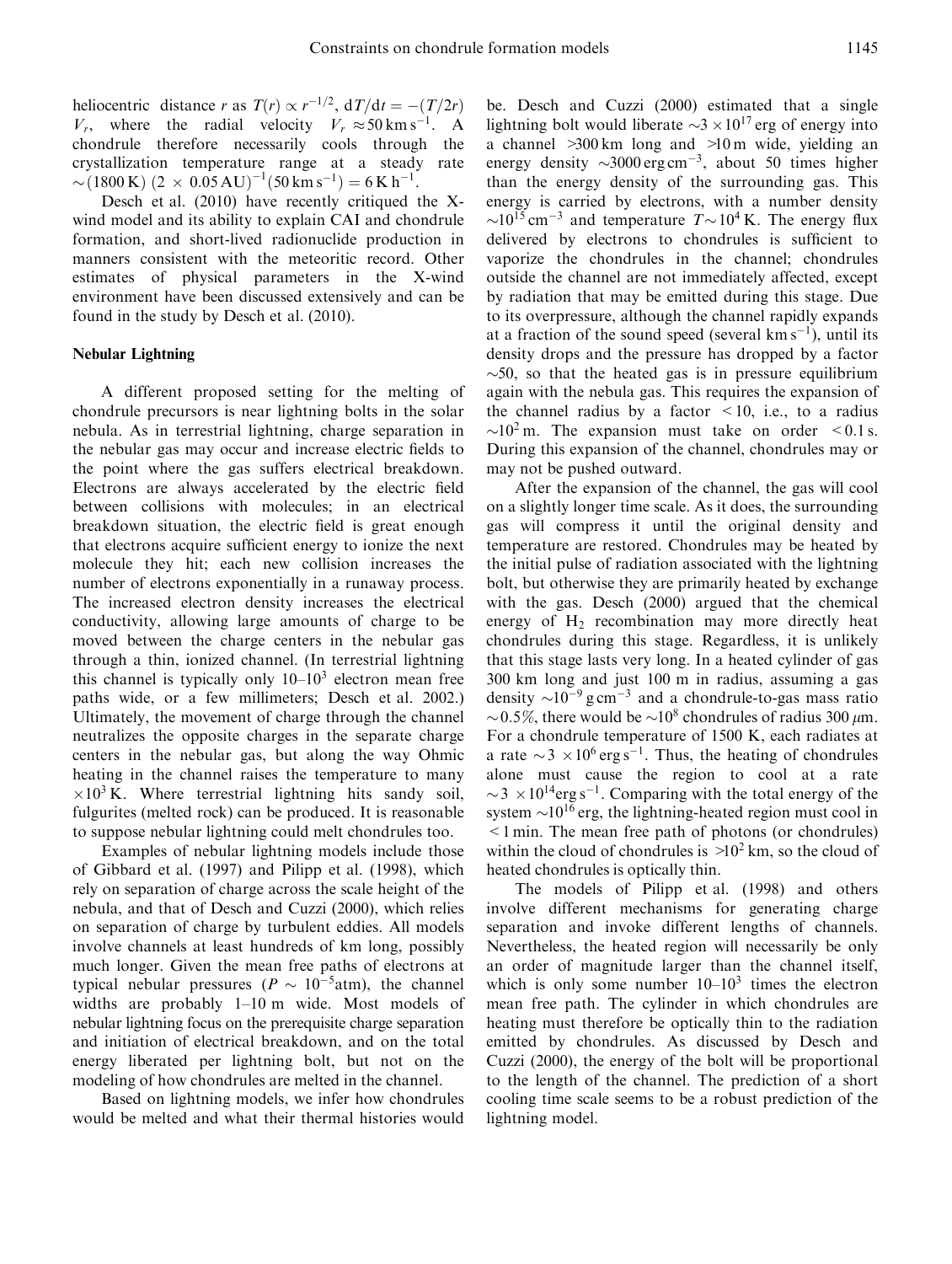

Fig. 2. False color representation of the midplane densities in the gravitationally unstable disk model of Boss and Durisen (2005). Region shown is 20 AU in radius, and a 1  $M_{\odot}$ protostar lies at the center of the disk, whose inner boundary is 2 AU in radius. A strong shock between very low-density material (black) and moderate-density material (purple) is seen at the 12 o'clock position, extending from 2 AU to about 4 AU in radius.

## Gravitational Instability-Driven Shocks

Shock fronts associated with spiral arms in the solar nebula, driven by gravitational instabilities (GIs), have long been suggested as a site for chondrule formation (e.g., Hood and Horanyi 1991; Wood 1996). It is likely that the disk mass approached that necessary to trigger GIs,  $\sim 0.1 M_{\odot}$ , based on the models of the mass distribution in the disk (Desch 2007), as well by models of Jupiter's formation either by core accretion or GI (Boss and Durisen 2005). Hydrodynamical calculations of the evolution of disks undergoing GIs show that shocks are a natural outcome (Boss 2002; Pickett et al. 2003). The Boss and Durisen (2005) model shows that GI-driven shocks are transient events in a chaotic disk, not permanent features. In addition, GIs in the solar nebula were likely intermittent, probably due to the episodic build up of mass in a ''dead zone'' where radial transport by magnetohydrodynamic turbulence was inhibited (e.g., Gammie 1996; Armitage et al. 2001). Episodes of rapid transport by gravitational instabilities may have been associated with FU Orionis outbursts (e.g., Miller et al. 2011), leading to strong inner disk shocks sporadically over millions of years.

Boss and Durisen (2005) showed that disks in which Jupiter forms at 5.2 AU are not only GI-unstable and capable of generating sporadic shocks over many Myr, they are also able to drive these shock fronts into the asteroidal regions ( $\sim$  2.5 AU). One-armed ( $m = 1$  modes)

spiral arms at 5 AU and beyond are able to drive spiral waves right down to the surface of the central protostar, as seen in Fig. 2, depicting the three-dimensional model calculations of Boss and Durisen (2005). In this model, a strong shock front is observed between 2 and 3 AU, driven by the gravitational forces associated with the clumps and spiral arms that have formed primarily between 5 and 10 AU in the disk. Once Jupiter forms, either by core accretion or by disk instability, it will continue to drive similarly strong shock fronts in the inner disk as long as the inner disk gas remains, i.e., over the lifetime of the inner solar nebula. GI-driven shocks are thus seen to be tied to the formation of Jupiter, and to be global in extent, potentially processing much of the material in the inner disk.

As discussed by Boss and Durisen (2005), the spiral pattern producing the inner shock front rotates at a speed governed roughly by the Keplerian angular velocity of the clumps and arms orbiting beyond 5 AU, resulting in a large difference in orbital velocity between the spiral pattern and dust aggregates moving with the gas on nearly Keplerian orbits at orbital radii inside the distances of the clumps (Wood 1996). If the spiral pattern is driven at 5.2 AU, gas and chondrules orbiting at 2.5 AU will encounter the shock front at speeds  $\approx$  12 km s<sup>-1</sup>. The component of this velocity that is normal to the shock front is the speed of the shock. Because the spiral shocks are tightly wound, the shock speed is usually much smaller than the maximum  $12 \text{ km s}^{-1}$ . Figure 2 depicts a time when the inner shock is oriented at an angle of  $\approx 60^{\circ}$  to the direction of motion of orbiting solids, leading to a perpendicular shock speed of  $\sim$ 10 km s<sup>-1</sup>, more than sufficient for melting chondrule precursor dust aggregates. The midplane gas density increases by a factor of 100 across this shock front.

Shocks like these (as well as planetesimal bow shocks, discussed below) heat chondrules through three physical mechanisms. Before the shock hits, the chondrule and the surrounding gas are moving at the same speed, but after the shock passes, the gas is instantly compressed and accelerated; or, the gas is slowed if one considers the more useful frame comoving with the shock front. The chondrule is accelerated by drag forces as well, but these require a finite time  $\sim \rho_s a_c/(\rho_g c_s) \sim 1$  min to act, where  $\rho_s \approx 3 \text{ g cm}^{-3}$  is the chondrule density,  $a_c \approx$ 300  $\mu$ m is the chondrule radius,  $\rho_g \approx 6 \times 10^{-9} \text{ g cm}^{-3}$  is the postshock gas density, and  $c_s \approx 3 \text{ km s}^{-1}$  the postshock thermal velocity. During these tens of seconds that the chondrule is experiencing supersonic drag, frictional forces are heating the chondrules. Chondrules are also heated by thermal exchange with the shocked gas, for as long as the gas can remain hot. The combined gas⁄ chondrules system will cool only as fast as it can radiate away its combined energy to more distant, cooler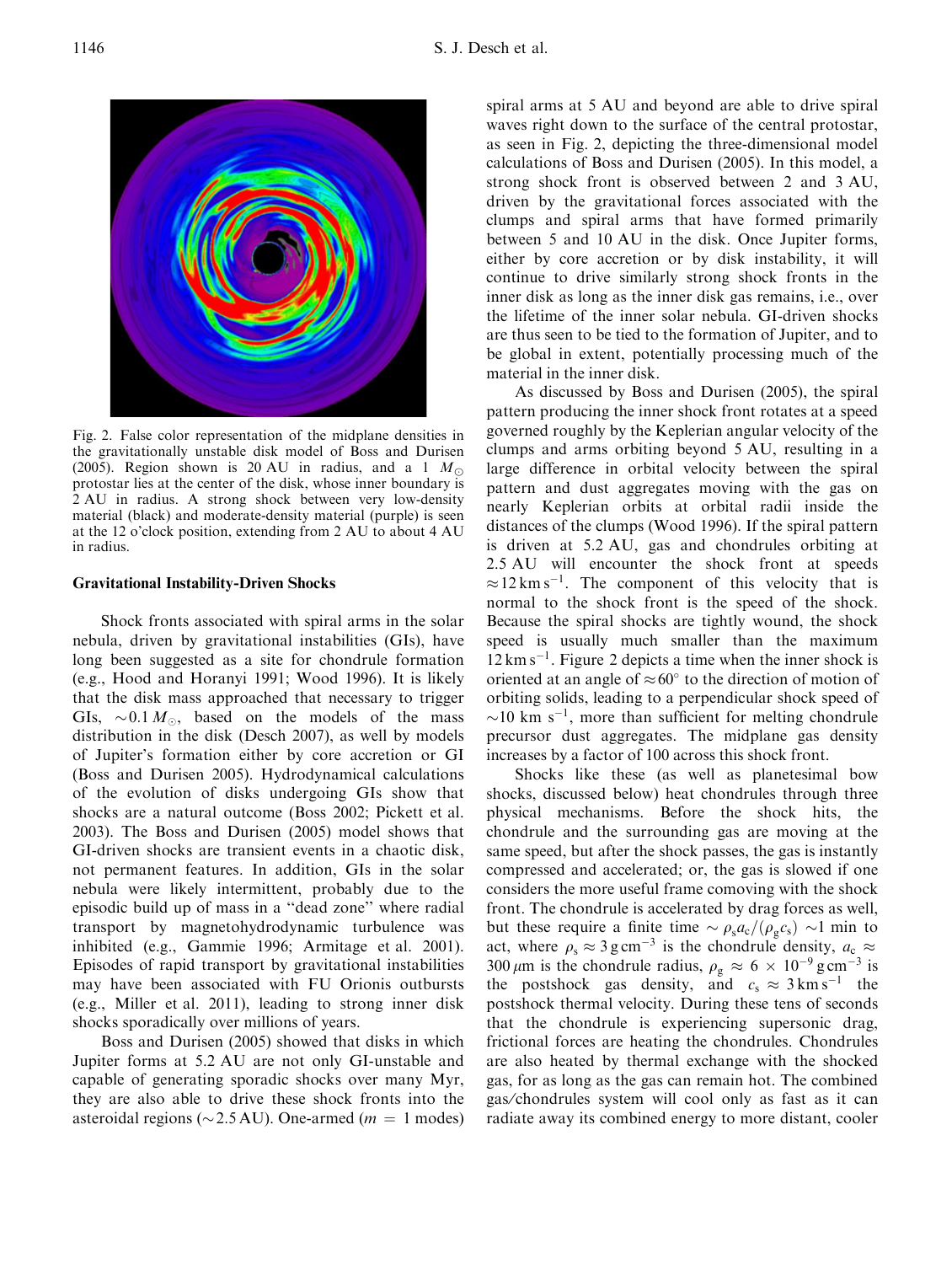gas. As discussed in Desch (2000), the major store of energy is the gas, but radiation emitted by chondrules themselves is the predominant coolant. Thermal energy is exchanged from gas to chondrules, whereupon it is radiated. Finally, chondrules far downstream from the shock are heated when they absorb the infrared radiation emitted by hotter chondrules closer to the shock.

Radiation is such an important component of chondrule thermal histories, it is useful to further quantify its role. An individual chondrule heated to  $T = 2000 \text{ K}$ would radiate away its heat energy on a time scale  $(4\pi/3\rho_s a_c^3 c_P T)/(4\pi a_c^2 \sigma T^4)$ , where  $c_P \approx 1.4 \times 10^7 \text{ erg g}^{-1}$  $K^{-1}$  is the heat capacity and  $\sigma$  the Stefan-Boltzmann constant. This time scale is about 1 s comparable with the time an ember from a fireplace can stay hot. Assuming a solar solids-to-gas ratio, for every gram of chondrules heated to  $\approx$  2000 K, there are 100 g of H<sub>2</sub> gas, with heat capacity  $\approx 5 \times 10^7$  erg g<sup>-1</sup> K<sup>-1</sup>, heated to a comparable temperature. In addition, much  $(10\%)$  of that  $H_2$  gas can be dissociated, providing a chemical store of energy comparable with the thermal energy. Effectively, gas can store 10 times the energy per mass as chondrules, thereby extending the cooling time to  $\sim 10^3$  s, even for an optically thin patch of gas and chondrules. In a largescale shock like those driven by GIs, these cooling time scales are extended even more because the onedimensional nature of the shock front, whose lateral extent exceeds  $10^6$  km. In such shocks the radiation cannot escape to free space, but must escape to regions far from the shock front. In essence, gas and chondrules must move several optical depths past the shock front, before they can cool. Because fine dust almost certainly evaporates even prior to the arrival of the shock front (Morris and Desch 2010), the postshock opacity is provided by chondrules themselves. For this reason, the higher the density of chondrules, the faster chondrules can move several optical depths from the shock front, and the faster the chondrules can cool. Chondrule cooling rate is thus robustly predicted to be proportional to the local chondrule density (Desch and Connolly 2002; Morris and Desch 2010).

#### Planetesimal Bow Shocks

A final proposed setting of chondrule formation is in the bow shocks surrounding planetesimals that are on eccentric orbits, as proposed by Hood (1998), Weidenschilling et al. (1998), Ciesla et al. (2004), and Hood et al. (2005, 2009). The majority of extant chondrules formed 2 Myr after CAIs (Villeneuve et al. 2009), but many planetesimals formed before that time (Wadhwa and Russell 2000). Several mechanisms have been identified that would allow growth of bodies  $>100$  km in diameter within the first  $\sim 10^6$  yr of the solar

nebula (Johansen et al. 2007; Cuzzi et al. 2008; Weidenschilling 2011). As chondrules also record nebular gas, these planetesimals necessarily would have had bow shocks around them, if they moved at supersonic speeds relative to the gas.

The velocity differences between the gas and planetesimal depend on the orbital excitation of the planetesimal. Gas in orbit around the Sun at a distance r will orbit very nearly at the Keplerian speed  $V_K =$  $(GM_{\odot}/r^3)^{1/2}$ . A planetesimal in a circular orbit with semimajor axis *a* will also orbit at the Keplerian orbital speed  $V_{\rm K} = (GM_{\odot}/a^3)^{1/2}$ . A planetesimal in resonance with Jupiter, however, may be driven to high eccentricity e (and comparable inclination), so that especially at aphelion and perihelion it may have a large velocity with respect to the gas. It is straightforward to show that if the planetesimal's aphelion is at a heliocentric distance  $r$ , then this velocity difference is  $\approx ev_{\mathbf{K}}(r)$ . For aphelia at 2.5 AU, where  $V_K \approx 19 \text{ km s}^{-1}$ ,  $\Delta V > 8 \text{ km s}^{-1}$ , the shock speed thought necessary to melt chondrules (Morris and Desch 2010), provided  $e > 0.4$  (if the orbit is inclined, a smaller e may lead to the same  $\Delta V$ ). That is, a planetesimal with  $a = 1.8 \text{ AU}$  and  $e = 0.4$  will have a velocity difference with respect to the gas  $>8 \text{ km s}^{-1}$ when it reaches aphelion at 2.5 AU. Because of the need for the planetesimals to be gravitationally excited to achieve high  $e$ , it is quite likely they require the formation of Jupiter to begin forming chondrules. If Jupiter took  $\approx$  2 Myr to form, this would explain the time delay between CAI and chondrule formation.

Thermal processing of chondrules in planetesimal bow shocks is nearly identical to thermal processing in GI-driven shocks, with one exception. Because the scale of the shock front is comparable with the size of the planetesimal itself (e.g., Ciesla et al. 2004), radiation can be emitted in the lateral direction; i.e., radiation does not have to escape to regions far ahead or behind the shock front to cool the heated region. Chondrules moving at  $\sim$ 10 km s<sup>-1</sup> through a heated region <10<sup>3</sup> km s<sup>-1</sup> in extent, must cool significantly (several hundred K) in  $\sim 10^2$  s or at rates  $10^3 - 10^4$  K h<sup>-1</sup>. More careful calculations confirm this back-of-the-envelope estimate that chondrules in planetesimal bow shocks cool at rates no less than  $\sim$ 10<sup>3</sup> K h<sup>-1</sup> (Morris et al. 2010).

# COMPARISON OF MODEL PREDICTIONS AND CONSTRAINTS

## ''Non-Thermal'' Constraints

Although the four models described above are not equally developed in their ability to predict chondrule formation, they are each sufficiently developed to be tested. We begin by testing each model's ability to match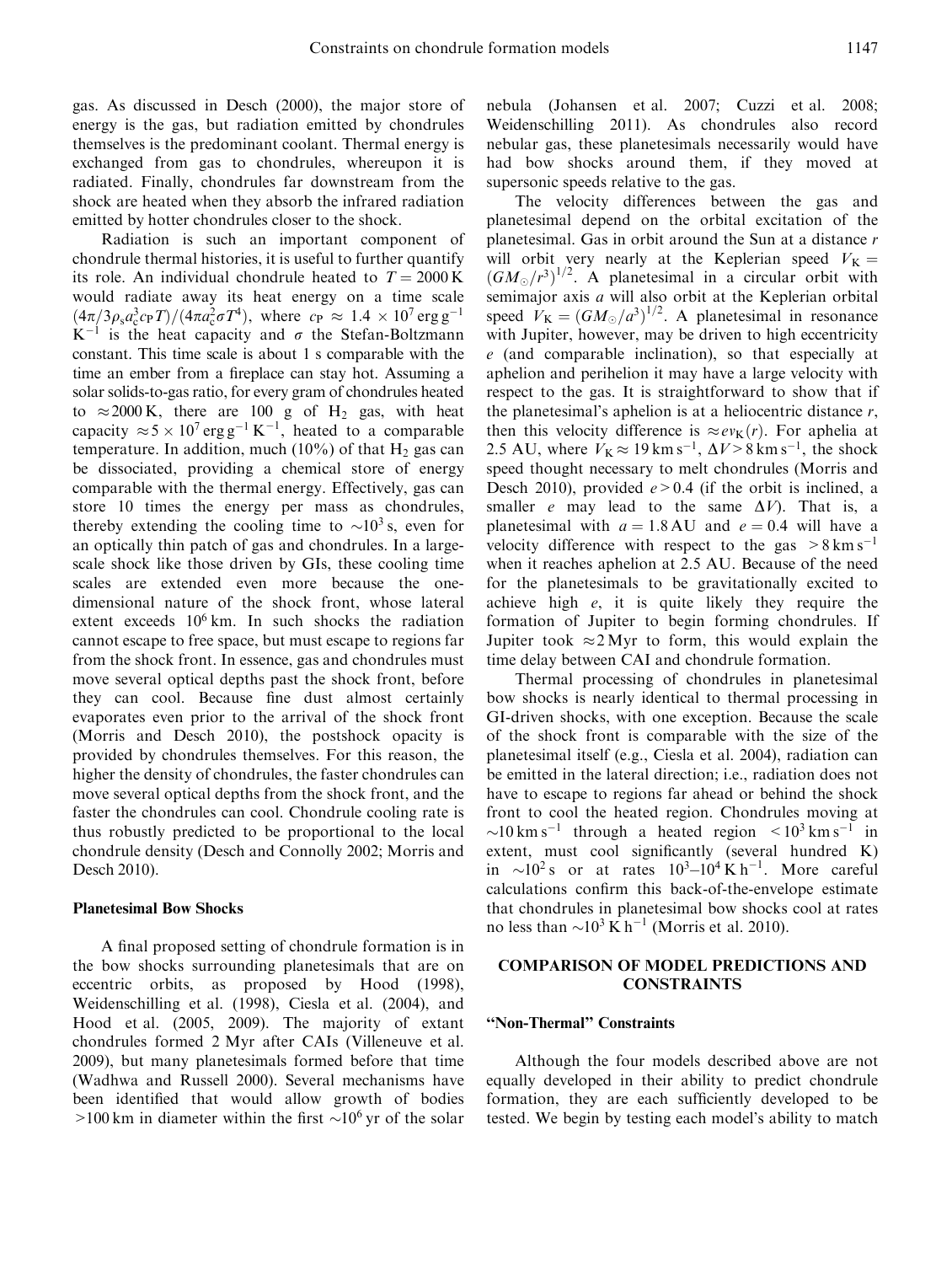| ormation.                              |        |           |            |        |  |  |  |  |
|----------------------------------------|--------|-----------|------------|--------|--|--|--|--|
|                                        |        |           | <b>Bow</b> | GI     |  |  |  |  |
| Constraint                             | X wind | Lightning | shocks     | shocks |  |  |  |  |
| $L \gg 10^3$ km <sup>a</sup>           |        |           |            |        |  |  |  |  |
| $n_c \sim 10 \text{ m}^{-3}$           |        |           |            |        |  |  |  |  |
| $P > 10^{-3}$ atm                      |        |           |            |        |  |  |  |  |
| $fO2$ variable,<br>oxidizing           |        |           |            |        |  |  |  |  |
| Chondrules.<br>matrix<br>cogenetic     | X      |           |            |        |  |  |  |  |
| Form $\approx 1.6-3$<br>Myr after CAIs |        |           |            |        |  |  |  |  |

Table 1. Nonthermal constraints on chondrule formation.

 ${}^aL$  = radius of chondrule-forming region.

 $b_{n_c}$  = number density of chondrules following melting.

each of the ''non-thermal'' meteoritic constraints. The results are compiled in Table 1.

First, do the models invoke a sufficiently large  $(\gg 10^3 \text{ km})$  region in which chondrules form? These large sizes are easily consistent with formation in the X-wind environment and with formation in GI-driven shocks. Planetesimal bow shocks are comparable in size to the planetesimal itself, so if the planetesimal is especially large (e.g., Ceres-sized,  $>10^3$  km in diameter) then it may be possible to just meet the requirement. The heated region associated with lightning, being <1 km in radius, appears to fail to match the constraint.

Second, is each model consistent with a (postheating) chondrule density  $n_c \sim 10 \,\mathrm{m}^{-3}$ ? Assuming each chondrule is 300  $\mu$ m in radius and has a mass  $\approx 3 \times 10^{-4}$  g, this corresponds to a density of chondrules  $\rho_c \approx 3 \times 10^{-9}$  $g \text{ cm}^{-3}$ . The solids-to-gas ratio of a solar composition is  $5 \times 10^{-3}$  (Lodders 2003), and most but not all of these particles are chondrules; we write  $\rho_c/\rho_g =$  $(3.75 \times 10^{-3})C$ , where  $\rho_{\rm g}$  is the gas density and C is a concentration factor of chondrules. Values  $C > 1$  are plausible, but it is not likely that C can exceed  $\sim$  10<sup>3</sup> (i.e., the solids-to-gas ratio exceeds unity), either by settling of material to the midplane (see Weidenschilling and Cuzzi 1993) or turbulent concentration (Cuzzi et al. 2001, 2008). The constraints imply  $\rho_g \sim 10^{-6} C^{-1} \text{g cm}^{-3}$ . For  $C \le 10^2$ this density is high, but may be consistent with the gas densities near the X point (Desch et al. 2010). At 2–3 AU, the gas densities are lower,  $\sim 10^{-10}$  g cm<sup>-3</sup> in a minimummass solar nebula (Weidenschilling 1977), but  $\sim$ 10<sup>-9</sup> g cm<sup>-3</sup> in a more massive disk (Desch 2007). Concentration of chondrules is a key component of the lightning model of Desch and Cuzzi (2000), and  $C \sim 10^3$  is argued for. In the shock models, the nebular gas is compressed by an order of magnitude in the postshock region, so smaller

concentrations  $C \sim 10^2$  are required. These are likely to be achieved by settling to the midplane in the absence of turbulence (e.g., Weidenschilling and Cuzzi 1993) or by turbulent concentration in the presence of turbulence (Cuzzi et al. 2001). So far, models of nebular densities, degree of turbulence, and settling of solids do not yet provide sufficient detail to judge whether the chondrule densities in each model match the constraints. We judge that all models appear potentially viable, but only if chondrules are melted at the disk midplane. The X-wind model seems to best match the high-density constraint.

Next, we consider the pressure in the chondruleforming region, which is inferred to be  $>10^{-3}$  atm. For "typical" temperatures  $\sim$  2000 K, a pressure 10<sup>-3</sup> atm is achieved only for gas densities  $\sim 2 \times 10^{-8}$  g cm<sup>-3</sup>, which is similar to the density constraint. These high pressures are likely to be achieved in the X-wind environment (Desch et al. 2010), but are also clearly predicted to occur in the postshock gas, due to the compression of the gas (Ciesla and Hood 2002; Desch and Connolly 2002). In the lightning model, however, gas pressures remain in equilibrium with the ambient nebula, for which  $P \sim 10^{-5}$ atm (for  $\rho_{\rm g} = 10^{-9}$  g cm<sup>-3</sup>).

Solids in the chondrule-forming region also figure into the constraint of chondrule-matrix complementarity. The X-wind model is definitely inconsistent with this constraint, as chondrules originate near the X point and then are mixed with matrix dust local to the 2–3 AU region. Nebular models, such as shocks and lightning naturally satisfy the complementarity constraint. Each mechanism forms chondrules in spatially isolated regions that are near reservoirs of dust, so that volatiles evaporated from chondrules will condense onto these grains. Dust grains also can condense directly from the rock vapor in the chondrule-forming region. Scott and Krot (2005) argue that amoeboid-olivine aggregrates represent such condensates.

Finally, we test if each model is consistent with formation of chondrules 1.6–3 Myr after CAIs, and possibly no chondrule formation up to that time. The three nebular models are all consistent with a prolonged formation, as each should continue to operate so long as gas persists in the inner disk. All three are consistent as well with a delay of a few million years, before chondrule formation starts. In the planetesimal bow shock model, planetesimals will not be driven on eccentric orbits until Jupiter forms, which may take this long. Likewise, GIs may be driven either by Jupiter itself or by the intermittent buildup of mass at bottleneck annuli (e.g., Gammie 1996). The latter process may take time as mass must build up and the disk cools. In the lightning model of Desch and Cuzzi (2000), the onset of lightning is delayed until the electrical conductivity of the gas decreases sufficiently. This requires decay of 26Al, and for high gas densities  $(\rho_g > 10^{-9} \text{g cm}^{-3})$  onset at 2 Myr is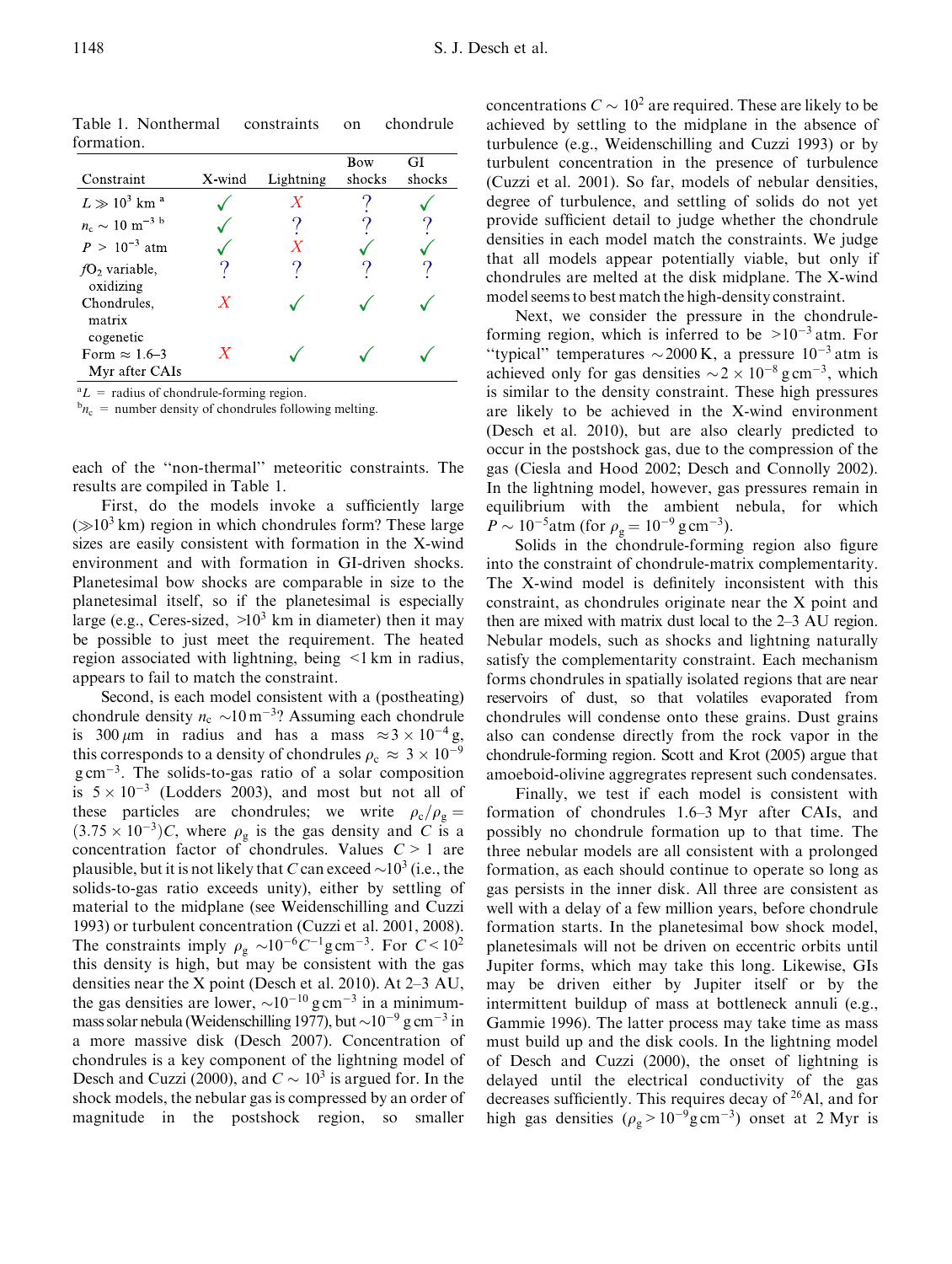predicted. The X-wind model is not consistent with either a prolonged or delayed production of chondrules, as it specifically predicts that they are formed contemporaneously with CAIs, which themselves formed over a limited duration.

To conclude, all four models considered here more or less match the nonthermal constraints or at least are not in conflict with them, with a few exceptions. The lightning model appears to be too small in extent, and to invoke too small a pressure, and may be excluded on these grounds. The X-wind model predicts chondrules and matrix are not complementary, but of all of the nonthermal constraints, this is perhaps weakest due to the difficulty of distinguishing nebular complementarities from parent-body redistributions. Only the timing constraints seem to argue strongly against the X-wind model. Here again, although it is not difficult to imagine a refinement of the X-wind model that would allow CAIs to form early on, when mass accretion rates were higher, and chondrules to form only later. That is to say, although the X-wind model as currently presented does not match the nonthermal meteoritic constraints, it is possible in principle that it could. The constraints on the time, place, and extent of chondrule formation have therefore allowed us to identify the lightning model as flawed, the X-wind model as flawed, but perhaps not irreparably so, and the shock models as viable.

### Constraints on Thermal Histories

We now consider the thermal histories each model predicts, to see how well these predictions match the meteoritic constraints on chondrule melting and cooling. The results are compiled in Table 2. First, it is clear that in nebular models the chondrules start at temperatures  $<$  650 K that are consistent with the presence of primary sulfides. In the X-wind model, temperatures at the site of chondrule formation are in excess of 900 K, and are even higher once viscous heating due to mass accretion is included (Desch et al. 2010). Chondrules formed in the X-wind environment should lack volatiles, such as S and perhaps even Na.

The next constraint is the duration of the heating, which measures the time taken for the chondrule to go from ambient temperature to its peak. In the lightning model, heating is nearly instantaneous (seconds) after the initial pulse of radiation. The duration of the heating pulse may be too short, in fact, to yield chondrule-like objects. Experiments by Güttler et al. (2008) subjected dust aggregates to heating by electrical discharge, and found that the sudden heating usually caused the aggregates to fragment and explode. Chondrule precursors outside the discharge channel would not be as severely heated, but the heating they receive, mostly from optical and ultraviolet radiation, may also be too

Table 2. Constraints on chondrule thermal histories.

|                                                                                                          |                  |                  | Bow    | GI     |
|----------------------------------------------------------------------------------------------------------|------------------|------------------|--------|--------|
| Constraint                                                                                               | X wind           | Lightning        | shocks | shocks |
| Ambient $T \leq 650$ K                                                                                   | Х                |                  |        |        |
| Heating duration<br>$\leq 10$ min <sup>a</sup>                                                           | Х                |                  |        |        |
| Peak $T \ge 2000$ K                                                                                      | X                |                  |        |        |
| Cooling rate from<br>peak $\sim 10^3 - 10^4$<br>$K$ h <sup>-1 a</sup>                                    | $\boldsymbol{X}$ |                  |        |        |
| Crystallization<br>cooling rate<br>$\sim$ 10–10 <sup>3</sup> K h <sup>-1</sup><br>(porphyritic)          |                  | X                |        |        |
| Crystallization<br>cooling rate<br>$\sim$ 10 <sup>2</sup> -10 <sup>3</sup> K h <sup>-1</sup><br>(barred) | $\boldsymbol{X}$ | $\boldsymbol{X}$ |        |        |
| Cooling rate<br>correlates with<br>chondrule density                                                     | X                | X                |        |        |

<sup>a</sup>These constraints may not apply, if high partial pressures of volatiles in the chondrule-forming region suppress evaporation of these volatiles from chondrules.

sudden, so that chondrule precursors again might be expected to fragment and explode. In the shock models, the duration of the heating is prolonged because chondrules absorb radiation (from shocked chondrules) even before the shock front reaches them. In a large, 1-D shock like that modeled by Morris and Desch (2010), this preheating is inevitable and is the result of the radiation propagating into the preshock gas as a Marshak wave. The duration of the heating does depend, however, on the opacity, and may take tens of minutes instead of hours if, for example, a significant component of  $10 \mu m$  microchondrules coexisted with chondrules (Morris and Desch 2011). The same principles apply to a planetesimal bow shock, except in this case the radiation is not as significant and the preshock heating less pronounced. Indeed, chondrules would not be expected to preheat for a time longer than about tens of minutes, the characteristic time for a large planetesimal to approach (to within its own diameter) a given chondrule. In the X-wind model, in contrast, the heating duration is necessarily the time taken for a chondrule to move one scale height, which is hours to days. The X-wind model is therefore inconsistent with the heating duration constraint. We remind the reader that the validity of this constraint depends on whether evaporation of volatiles is suppressed in the preshock environment by high partial pressures of the volatiles.

After being heated, chondrules reach a peak temperature in excess of 2000 K. Shock models specifically predict such high temperatures. Lightning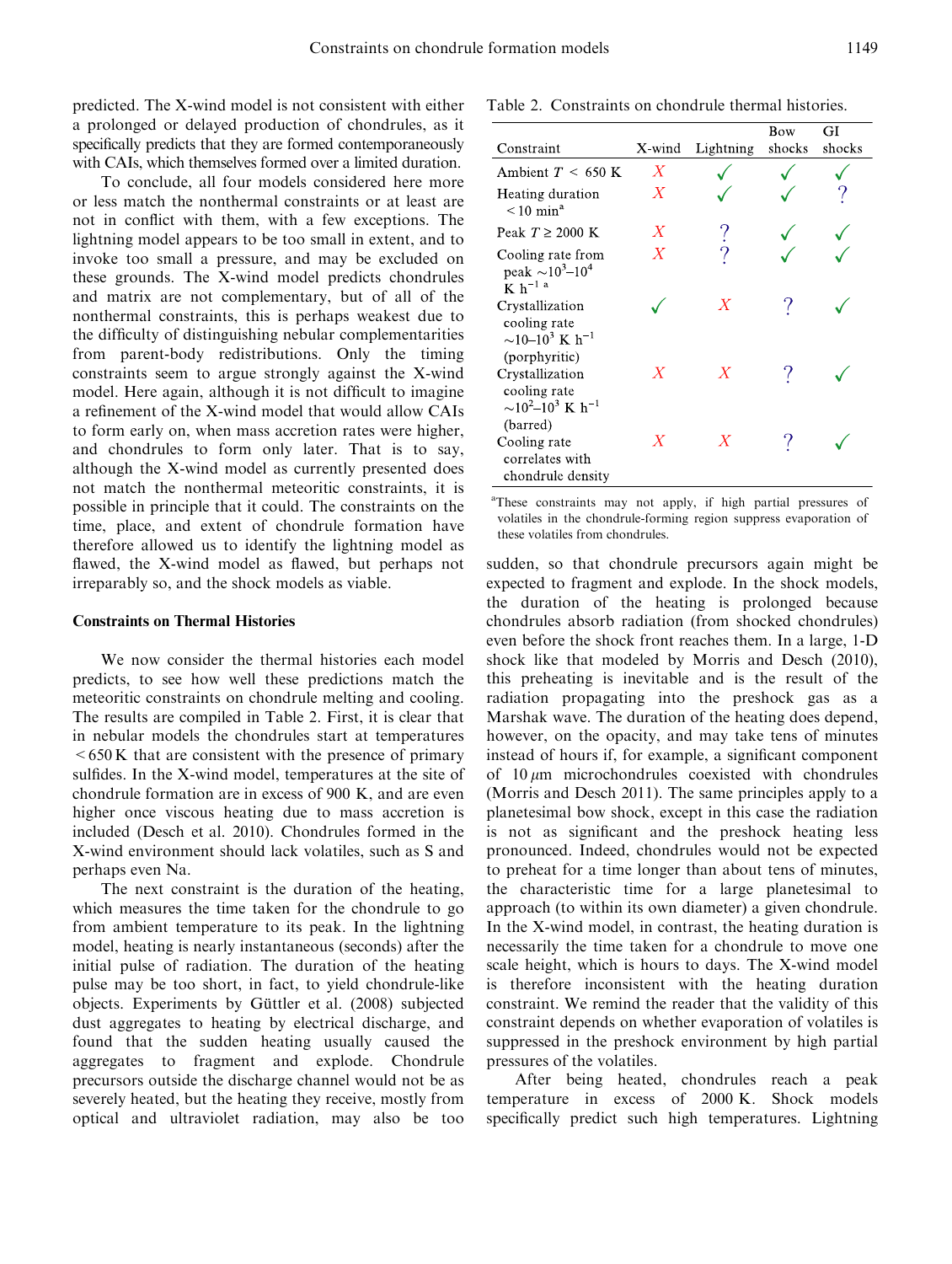models make no quantiative predictions, but the discussion by Desch (2000) and in the X-wind section make clear that such temperatures are achievable in principle. High temperatures are also acheived in the X-wind model, but they do not reach the peak temperatures necessary to completely melt the chondrule precursors. As discussed in Desch et al. (2010), particles launched in the X-wind reach blackbody temperatures  $\approx$ 1360 K above the disk compared with about 1070 K within it (for the ''revealed'' phase, in which the mass accretion rate  $\sim 10^{-7} M_{\odot} \text{yr}^{-1}$ ). The disk is cooler than the blackbody temperature because it absorbs sunlight obliquely, but radiates from its entire area, but the difference amounts to only a few hundred K, not the  $\approx$ 1300 K needed for chondrules to retain primary S, yet completely melt all phenocrysts.

Immediately after achieving their peak temperatures, chondrules must cool rapidly,  $10^3 - 10^4$  K h<sup>-1</sup>, below their liquidus temperatures, so that they can retain volatile species like Na and S. These cooling rates from the peak are robust predictions of the shock models, a result of the loss of supersonic drag heating on the chondrules after they dynamically couple to the gas about 1 min past the shock front. The lightning model makes no detailed predictions of the cooling rates and it is difficult to judge, although cooling is likely to be rapid after the lightning bolt, on the order of hundreds of K in 1 min or  $\sim$ 10<sup>4</sup> K h<sup>-1</sup>. The X-wind model, in contrast, predicts slowly changing temperatures,  $\sim$  6 K h<sup>-1</sup>, as the chondrule is exposed to direct sunlight and then moves away from the Sun on its ballistic trajectory. Here again, we remind the reader that the validity of this constraint depends on whether evaporation of volatiles is suppressed by high partial pressures of the volatiles.

After this stage, chondrules are inferred to cool at slower rates through their crystallization temperatures, 1400–1800 K. The cooling rates of chondrules in the shock model are predicted to depend on the opacity and the density of chondrules being  $\sim 10 \text{ K h}^{-1}$  for regions with a "solar" abundance of chondrules,  $C \sim 1$ , and scaling linearly with C reaching  $300 \text{ K h}^{-1}$  for  $C \sim 30$ (Morris and Desch 2010). If regions of variable chondrule density exist in the nebula, then the different cooling rates of porphyritic and barred chondrules can be explained in the shock model. The cooling rates in planetesimal bow shocks are probably higher than those in the large-scale (1-D) GI-driven shocks because of the lesser significance of radiation from other chondrules. Preliminary estimates by Morris et al. (2010) suggest cooling rates  $>10^3$  K h<sup>-1</sup> may be more typical. Further refinements to the bow shock model are needed to see if it complies with the constraints on cooling rates. The cooling rates of chondrules heated in lightning have not been calculated, but probably remain  $>10^4$  K h<sup>-1</sup>, and

are thus inconsistent with either type of chondrule texture. Cooling rates of chondrules in the X-wind model remain  $\leq 10$  K h<sup>-1</sup> during their crystallization. As such, the X-wind model is consistent with porphyritic textures but not barred olivine textures. Notably, none of the models makes detailed predictions about cooling rates below the crystallization temperature range. Models of large-scale shocks in particular make implicit assumptions about the reequilibration to ambient temperature that may or may not be justified (see Morris and Desch 2010).

Finally, one last constraint is the observed correlation between compound chondrule frequency and chondrule texture. This is a robust prediction of the shock models, in which cooling rates of chondrules depend on how quickly they can move several optical depths away from hot chondrules at the shock front (Desch and Connolly 2002; Desch et al. 2005; Morris and Desch 2010). As dust evaporates and chondrules provide most of the opacity in the postshock region, the cooling rate therefore scales with chondrule density. A large-scale shock overtaking regions of variable chondrule density (such as the regions of turbulent concentration predicted by Cuzzi et al. 2001) would then produce a variety of chondrule textures. To first order, compound chondrules will be more common in regions of high chondrule density, which will also be associated with faster cooling rates and barred textures rather than porphyritic. It remains to be seen whether the prediction is robust in the smaller planetesimal bow shocks, but is likely to hold to some degree. In the context of the lightning model, the regions involved are too small to be optically thick, and chondrules near the channel will be heated equally regardless of chondrule density, so the observed correlation between textures and compound chondrules is not predicted. Likewise, the X-wind model predicts no such correlation. If anything, regions of chondrule density high enough to be optically thick would have greater thermal inertia and would be slower to heat up upon being externally irradiated, and would be associated with lower cooling rates. At any rate, only in large-scale nebular shocks is the observed correlation robustly predicted.

To further illustrate the differences between the models, we show in Fig. 3 the likely thermal histories of chondrules melted in a large-scale nebular shock, a nebular lightning bolt, and in the X-wind. The shock model calculation is from Morris and Desch (2010), and assumes  $\rho_{\rm g} = 1 \times 10^{-9} \, \text{g} \text{ cm}^{-3}, \ V_{\rm s} = 8 \text{ km s}^{-1}, \text{ and } \rho_{\rm c}/\rho_{\rm g} \approx 4\%$ . The thermal history for the chondrule in the X-wind was taken from the discussion of Desch et al. (2010), and is appropriate for the revealed stage, when the mass accretion rate through the disk is  $1 \times 10^{-7} M_{\odot} \text{yr}^{-1}$ . The thermal histories of chondrules near nebular lighting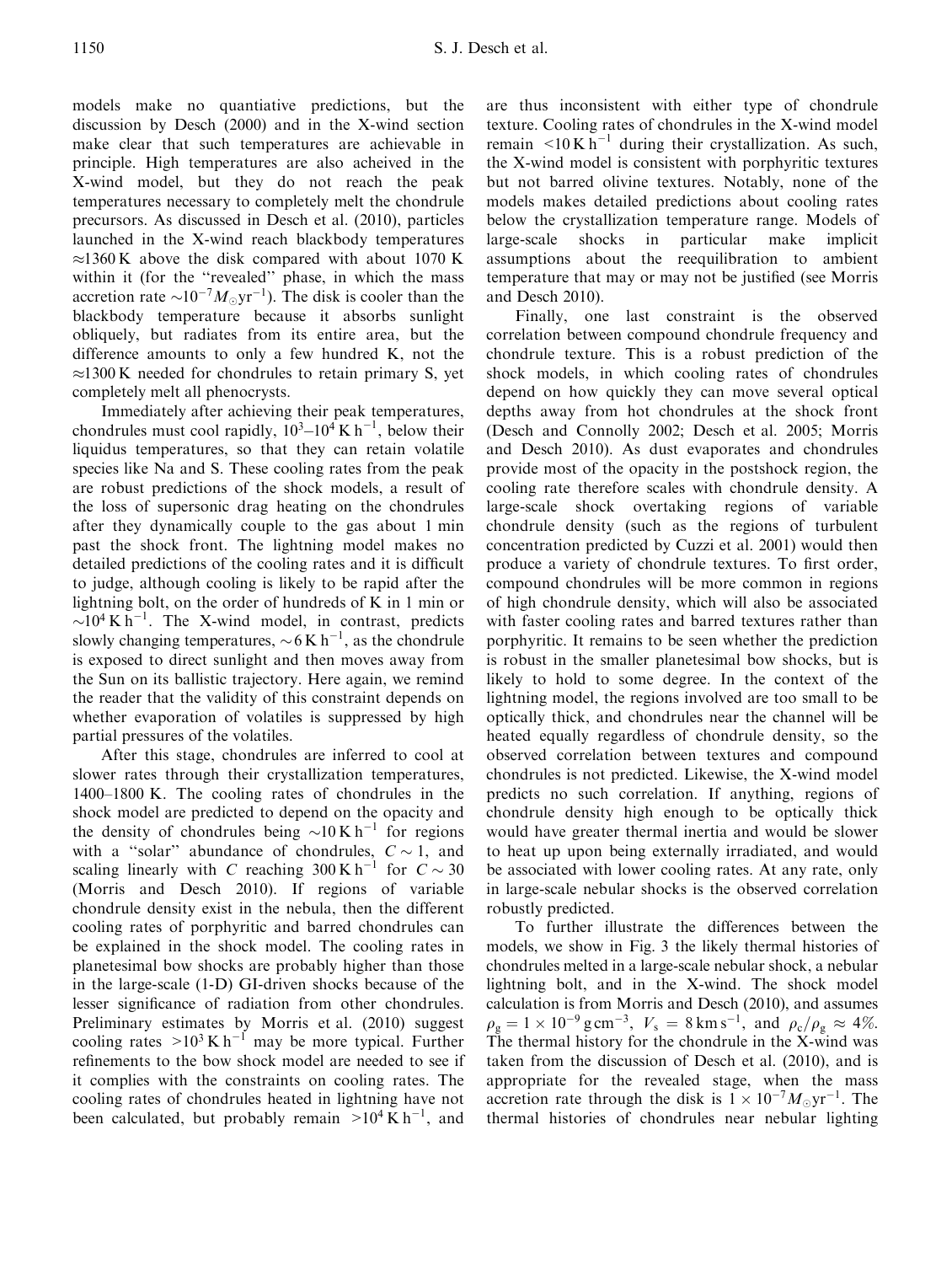

Fig. 3. Chondrule thermal histories as inferred from experimental constraints (red curve), as predicted by the shock model (taken from Morris and Desch [2010]; see text for parameters) (black curve); as predicted by the X-wind model during the ''revealed stage'' (adapted from Shu et al. 1996, 2001) (yellow curve); and as predicted by lightning models (e.g., Desch and Cuzzi [2000]) (blue curve).

bolts were estimated, following the discussion of X-wind section. These thermal histories are plotted against the inferred thermal histories of chondrules based on the above constraints (depicted by the red curve). Aside from the too-long duration of heating before the shock front, the thermal histories of chondrules in large-scale nebular shocks match the constraints very well. Chondrules in the X-wind start too hot and never completely melt, whereas chondrules melted by lightning simply cannot stay in their crystallization temperature range long enough to form porphyritic textures. The constraints on thermal histories strongly favor shock models.

To summarize, the constraints on chondrule formation based on their thermal histories are much more diagnostic than other constraints. The inability of lightning models to explain the slow cooling rate of chondrules, in which they took hours to crystallize, allows us to reject such models. The X-wind model also fails to match the thermal histories of chondrules: chondrules start too hot to retain primary S; they heat up over hours or days, and again should lose volatiles; they fail to reach peak temperatures sufficient to completely melt chondrules (at least in the revealed stage); and although the model allows for slow cooling rates consistent with porphyritic textures, it does not allow for the faster cooling rates of barred olivine textures. Finally, the X-wind model does not explain the observed correlation between compound chondrule frequency and chondrule texture.

#### **CONCLUSIONS**

Because of its importance to understanding the origins of the solar system and planets, many models have been proposed to explain chondrule formation. These models represent the fruitful imagination of theorists, and invoke such disparate environments as the Sun's magnetosphere, colliding asteroids, nebular lightning bolts, and shock waves driven by eccentric planetesimals, spiral density waves, solar flares, etc. Some models have been more completely developed than others. Incompletely developed models cannot be tested scientifically, and must remain merely creative ideas. Models that make quantitative predictions about chondrule properties can be tested against an abundance of experimental constraints.

In this study we tested four models for chondrule formation: melting and launching in the X-wind (Shu et al. 1996); melting near nebular lightning (Desch and Cuzzi 2000); melting in planetesimal bow shocks as suggested by Weidenschilling et al. (1998); and melting in large-scale shocks, such as those driven by gravitational instabilities, as suggested by Wood (1963). Beyond the predictions made in Shu et al. (1996, 2001), we have drawn on the analysis by Desch et al. (2010) to quantify key properties of chondrules in the X-wind. The lightning model was never fully developed, but we made estimates here about how chondrules would be melted, and also drew on estimates made by Desch (2000). Chondrule heating in the large-scale shocks is well modeled, by Desch and Connolly (2002), Ciesla and Hood (2002), Miura and Nakamoto (2006), Morris and Desch (2010), and others. Application to chondrules melted in planetesimal bow shocks is less robust due to the smaller scales. Preliminary estimates by Morris et al. (2010) show there are some relatively minor, but distinct differences. Using these quantifications, we tested predictions about chondrule formation against the experimental constraints.

Constraints on the time, place, and extent of chondrule formation, and other constraints on the chondrule formation environment, are all helpful but not completely diagnostic. Although the small scale of nebular lightning was seen as problematic, and one might exclude the lightning model on that basis, the lightning model was consistent with the majority of these constraints. Likewise, the X-wind model failed to explain chondrule-matrix complementarity, but this constraint is difficult to apply given the problem of disentangling redistribution on the parent body from nebular effects. The X-wind model only really violates the constraint on the timing of chondrule formation, but modifications to the model (CAIs form during high  $M$ , chondrules during low  $M$ ) could, in principle, bring it into compliance. Only a preponderance of evidence favors shock models.

Constraints on the thermal histories of chondrules are much more diagnostic. Even with the caveat that recondensation of volatiles may invalidate the constraints on the duration of heating and cooling at high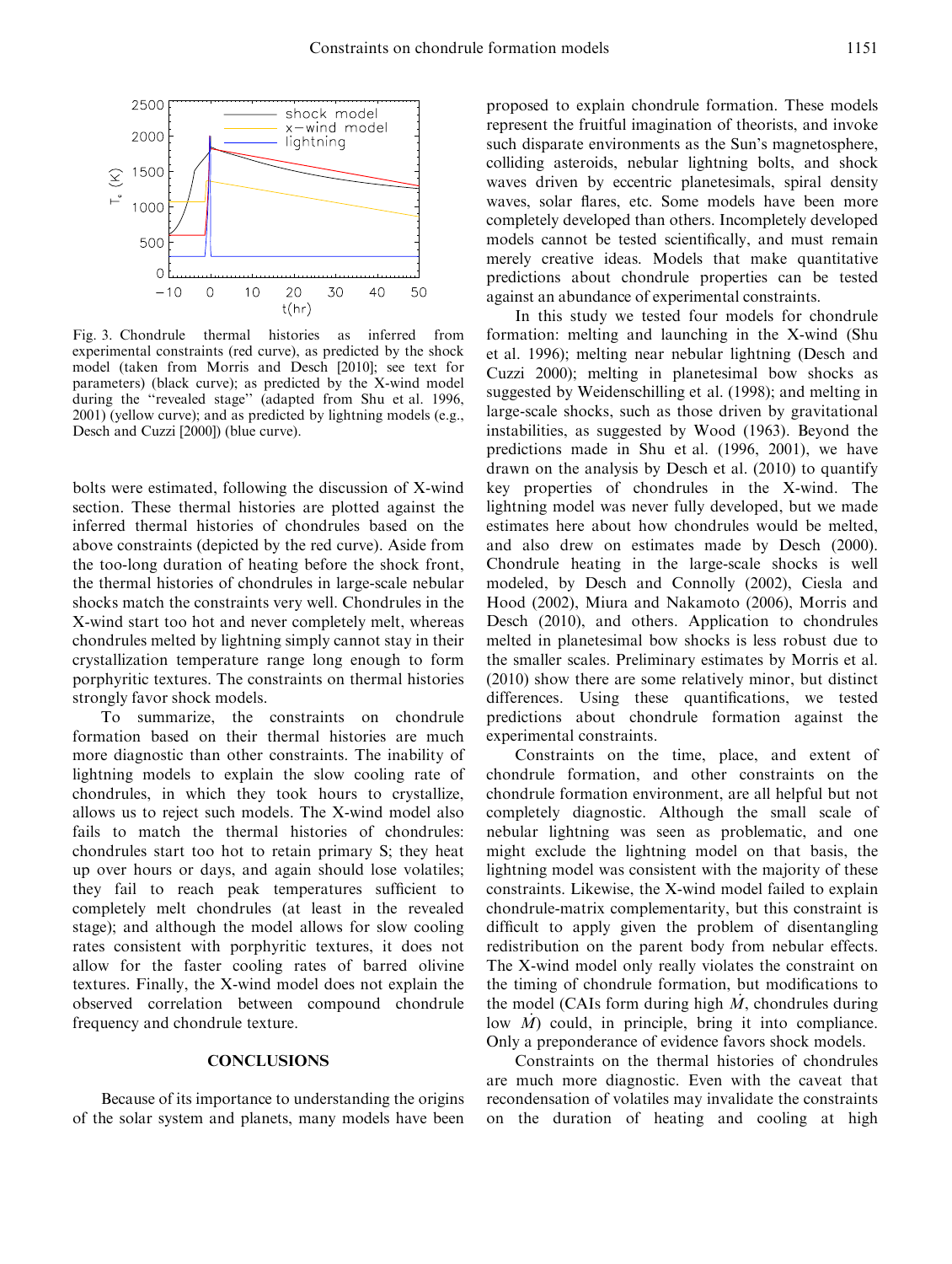temperatures, the constraint on ambient temperature, and especially the textural constraints on cooling rate through the crystallization temperature range, is strong. Although melting by large-scale nebular shocks matches the chondrule thermal histories quite well, melting in the X-wind and by nebular lightning do not. Chondrules in the X-wind environment start too hot, but do not achieve the needed peak temperatures to completely melt. Chondrules melted by nebular lightning cannot cool slowly enough to produce recognizable textures. The constraints on chondrule thermal histories allow us to reject the lightning and X-wind models for chondrule formation. The ability to make such definitive statements rests on the laboratory experiments that constrain the thermal histories of chondrules.

In 1994, Roger Hewins convened a conference in Albuquerque, New Mexico, to assess the state of knowledge about chondrule formation (Hewins et al. 1996, 2005), a topic that had puzzled meteoriticists for centuries. One critical outcome of that seminal meeting was the realization that flash heating was required to explain chondrule textures (Hewins and Connolly 1996). This major constraint, coupled with almost two decades of subsequent work, has allowed the most basic questions about chondrule formation to receive at least provisional answers, although many details remain to be elucidated. We all owe a great debt to Roger for this leadership, coupled with detailed laboratory experiments, that has led us to our current state of knowledge about chondrule formation mechanisms.

Acknowledgment-The authors gratefully acknowledge support from NASA in the forms of grants NNX10AH34G to SJD, NNX10AG46G to HCC, and NNX09AF62G to APB.

Editorial Handling––Dr. Brigitte Zanda

## REFERENCES

- Alexander C. M. O'D. 2004. Chemical equilibrium and kinetic constraints for chondrule and CAI formation conditions. Geochimica et Cosmochimica Acta 68:3943– 3969.
- Alexander C. M. O'D., Grossman J. N., Ebel D. S., and Ciesla F. J. 2008. The formation conditions of chondrules and 6 chondrites. Science 320:1617–1619.
- Amelin Y., Krot A. N., Hutcheon I. D., and Ulyanov A. A. 2002. Lead isotopic ages of chondrules and calciumaluminum-rich inclusions. Science 297:1678–1683.
- Armitage P. J., Livio M., and Pringle J. E. 2001. Episodic accretion in magnetically layered protoplanetary discs. Monthly Notices of the Royal Astronomical Society 324:705– 711.
- Asphaug E., Jutzi M., and Movshovitz N. 2011a. Chondrule formation by partial accretion of planetesimals (abstract

#1647). 42nd Lunar and Planetary Science Conference. CD-ROM.

- Asphaug E., Jutzi M., and Movshovitz N. 2011b. Chondrule formation during planetesimal accretion. Earth and Planetary Science Letters 308:369–379.
- Bizzarro M., Baker J. A., and Haack H. 2004. Mg isotope evidence for contemporaneous formation of chondrules and refractory inclusions. Nature 431:275–278.
- Bland P. A., Alard O., Benedix G. K., Kearsley A. T., Menzies O. N., Watt L. E., and Rogers N. W. 2005. Volatile fractionation in the early solar system and chondrule ⁄ matrix complementarity. Proceedings of the National Academy of Sciences 102:13755–13760.
- Boley A. C. and Durisen R. H. 2008. Gravitational instabilities, Chondrule formation, and the FU orionis phenomenon. The Astrophysical Journal 685:1193–1209.
- Boss A. P. 2002. Evolution of the solar nebula. V. Disk instabilities with varied thermodynamics. The Astrophysical Journal 576:462–472.
- Boss A. P. and Durisen R. H. 2005. Chondrule-forming shock fronts in the solar nebula: A possible unified scenario for planet and chondrite formation. The Astrophysical Journal 621:L137–L140.
- Boss A. P. and Graham J. A. 1993. Clumpy disk accretion and chondrule formation. Icarus 106:168–178.
- Campbell A. J., Zanda B., Perron C., Meibom A., and Petaev M. I. 2005. Origin and thermal history of Fe-Ni metal in primitive chondrites. In Chondrites and the protoplanetary disk, edited by Krot A. N., Scott E. R. D., and Reipurth B. vol. 341. San Francisco: Astronmical Society of the Pacific. pp. 407–431.
- Ciesla F. J. 2005. Chondrule-forming processes–An overview. In Chondrites and the protoplanetary disk, edited by Krot A. N., Scott E. R. D. and Reipurth B. vol. 341. San Francisco: Astronomical Society of the Pacific. pp. 811–820.
- Ciesla F. J. and Hood L. L. 2002. The nebular shock wave model for chondrule formation: Shock processing in a particle-gas suspension. Icarus 158:281–293.
- Ciesla F. J., Hood L. L., and Weidenschilling S. J. 2004a. Evaluating planetesimal bow shocks as sites for chondrule formation. Meteoritics & Planetary Science 39:1809–1821.
- Ciesla F. J., Lauretta D. S., and Hood L. L. 2004b. The frequency of compound chondrules and implications for chondrule formation. Meteoritics & Planetary Science 39:531–544.
- Cohen B. A. and Hewins R. H. 2004. An experimental study of the formation of metallic iron in chondrules. Geochimica et Cosmochimica Acta 68:1677–1689.
- Connolly H. C. Jr. and Desch S. J. 2004. On the origin of the "kleine Kugelchen" called Chondrules. Chemie der Erde ⁄ Geochemistry 64:95–125.
- Connolly H. C. Jr. and Hewins R. H. 1991. The influence of bulk composition and dynamic melting conditions on olivine chondrule textures. Geochimica et Cosmochimica Acta 55:2943–2950.
- Connolly H. C. Jr. and Hewins R. H. 1995. Chondrules as products of dust collisions with totally molten droplets within a dust-rich nebular environment: An experimental investigation. Geochimica et Cosmochimica Acta 59:3231– 3246.
- Connolly H. C. Jr. and Love S. G. 1998. The formation of chondrules: Petrologic tests of the shock wave model. Science 280:62–67.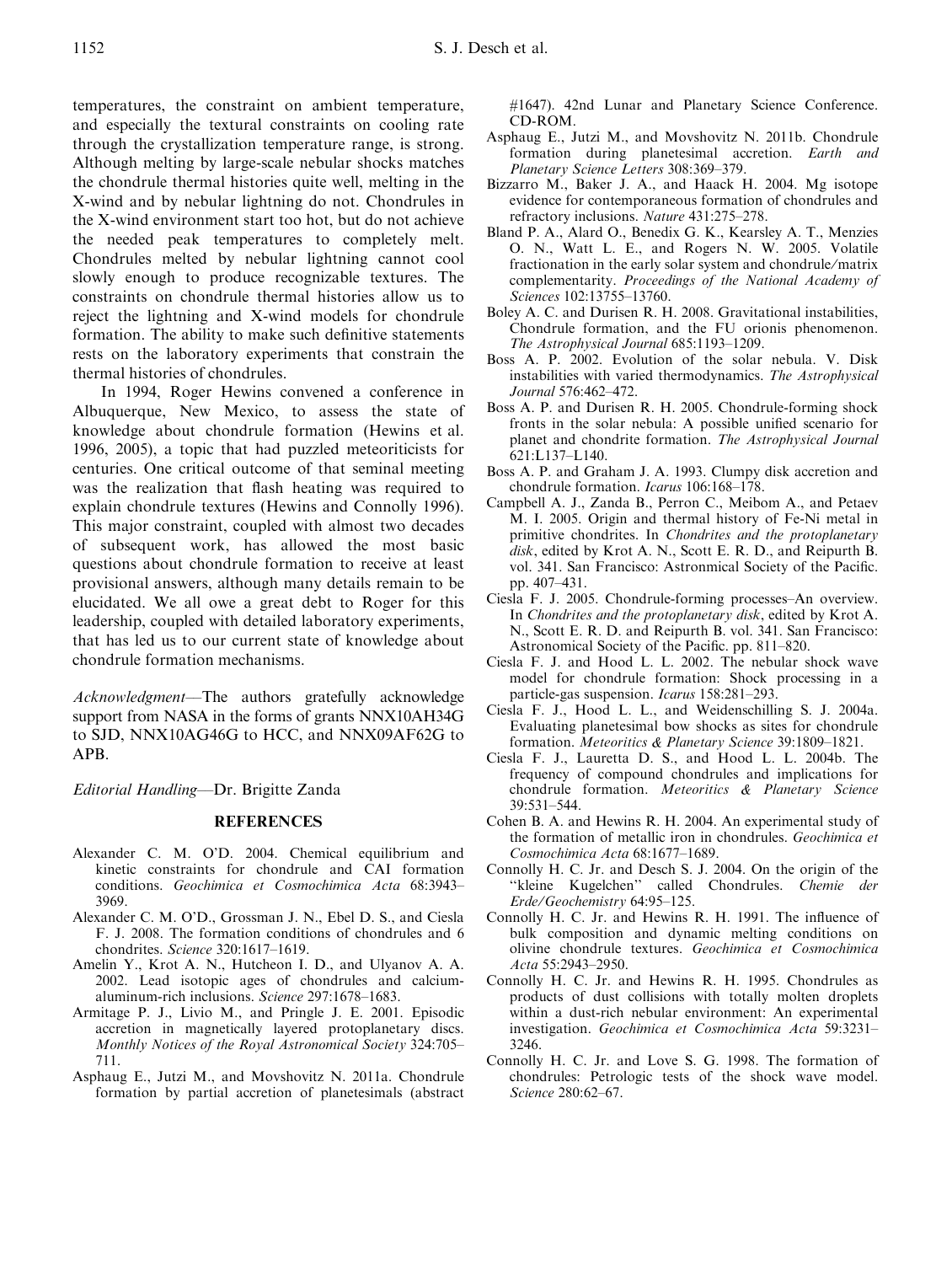- Connolly H. C., Hewins R. H., Ash R. D., Zanda B., Lofgren G. E., and Bourot-Denise M. 1994. Carbon and the formation of reduced chondrules. Nature 371:136.
- Connolly H. C. Jr., Jones B. D., and Hewins R. H. 1998. The flash melting of chondrules: An experimental investigation into the melting history and physical nature of chondrule precursors. Geochimica et Cosmochimica Acta 62:2725–2735.
- Connolly H. C. Jr., Desch S. J., Ash R. D., and Jones R. H. 2006. Transient heating events in the protoplanetary nebula. In Meteorites and the early solar system II, edited by Lauretta D. S. and McSween H. Y. Tucson, Arizona: University of Arizona Press. pp. 383–397.
- Connelly J. N., Amelin Y., Krot A. N., and Bizzarro M. 2008. Chronology of the Solar System's oldest solids. The Astrophysical Journal 675:L121–L124.
- Cuzzi J. N. and Alexander C. M. O'D. 2006. Chondrule formation in particle-rich nebular regions at least hundreds of kilometres across. Nature 441:483–485.
- Cuzzi J. N. and Hogan R. C. 2003. Blowing in the wind. I. Velocities of chondrule-sized particles in a turbulent protoplanetary nebula. Icarus 164:127–138.
- Cuzzi J. N., Hogan R. C., Paque J. M., and Dobrovolskis A. R. 2001. Size-selective concentration of chondrules and other small particles in protoplanetary nebula turbulence. The Astrophysical Journal 546:496–508.
- Cuzzi J. N., Hogan R. C., and Shariff K. 2008. Toward planetesimals: Dense chondrule clumps in the protoplanetary nebula. The Astrophysical Journal 687:1432–1447.
- Davis A. M., Alexander C. M. O'D., Nagahara H., and Richter F. M. 2005. Evaporation and condensation during CAI and chondrule formation. In Chondrites and the protoplanetary disk, edited by Krot A. N., Scott E. R. D., and Reipurth B. vol. 341. San Francisco: Astronomical Society of the Pacific. pp. 432–455.
- DeHart J. M., and Lofgren G. E. 1996. Experimental studies of group A1 chondrules. Geochimica et Cosmochimica Acta 60:2233–2242.
- Desch S. J. 2000. Astrophysical constraints on chondrule formation models (abstract #1923). 31st Lunar and Planetary Science Conference. CD-ROM.
- Desch S. J. 2007. Mass distribution and planet formation in the solar nebula. The Astrophysical Journal 671:878–893.
- Desch S. J. and Connolly H. C. Jr. 2002. A model of the thermal processing of particles in solar nebula shocks: Application to the cooling rates of chondrules. Meteoritics & Planetary Science 37:183–207.
- Desch S. J. and Cuzzi J. N. 2000. The generation of lightning in the solar nebula. Icarus 143:87–105.
- Desch S. J., Borucki W. J., Russell C. T., and Bar-Nun A. 2002. Progress in planetary lightning. Reports on Progress in Physics 65:955–997.
- Desch S. J., Ciesla F. J., Hood L. L., and Nakamoto T. 2005. Heating of chondritic materials in solar nebula shocks. In Chondrites and the protoplanetary disk, edited by Krot A. N., Scott E. R. D., and Reipurth B. vol. 341. San Francisco: Astronomical Society of the Pacific. pp. 849–872.
- Desch S. J., Morris M. A., Connolly H. C., and Boss A. P. 2010. A critical examination of the X-wind model for chondrule and calcium-rich, aluminum-rich inclusion formation and radionuclide production. The Astrophysical Journal 725:692–711.
- Ebel D. S. and Grossman L. 2000. Condensation in dustenriched systems. Geochimica et Cosmochimica Acta 64:339–366.
- Gammie C. F. 1996. Layered accretion in T Tauri disks. The Astrophysical Journal 457:355–362.
- Gibbard S. G., Levy E. H., and Morfill G. E. 1997. On the possibility of lightning in the protosolar nebula. Icarus 130:517–533.
- Gooding J. L. and Keil K. 1981. Relative abundances of chondrule primary textural types in ordinary chondrites and their bearing on conditions of chondrule formation. Meteoritics 16:17–43.
- Grimm R. E. and McSween H. Y. 1993. Heliocentric zoning of the asteroid belt by aluminum-26 heating. Science 259:653– 655.
- Grossman J. N., Rubin A. E., Nagahara H., and King E. A. 1988. Properties of chondrules. In Meteorites and the early solar system, edited by Lauretta D. S. and McSween H. Y. Tucson, Arizona: University of Arizona Press. pp. 619–659.
- Güttler C., Poppe T., Wasson J. T., and Blum J. 2008. Exposing metal and silicate charges to electrical discharges: Did chondrules form by nebular lightning? Icarus 195:504– 510.
- Hewins R. H. 1997. Chondrules. Annual Review of Earth and Planetary Sciences 25:61–83.
- Hewins R. H. and Connolly H. C. Jr. 1994. Experimental constraints on models for origins of chondrules: Peak temperatures. LPI Contributions 844:11–12.
- Hewins R. H., and Connolly H. C. Jr. 1996. Peak temperatures of flash-melted chondrules. In Chondrules and the protoplanetary disk, edited by Hewins R. H., Jones R. H., and Scott E. R. D. Cambridge, UK: Cambridge University Press. pp. 197–204.
- Hewins R. H. and Radomsky P. M. 1990. Temperature conditions for chondrule formation. Meteoritics 25:309–318.
- Hewins R. H., Klein L. C., and Fasano B. V. 1981. Conditions of formation of excentroradial chondrules (abstract). 7th Lunar and Planetary Science Conference. pp. 448–450.
- Hewins R. H., Connolly H. C., Lofgren G. E. Jr., and Libourel G. 2005. Experimental constraints on chondrule formation. In Chondrites and the protoplanetary disk, edited by Krot A. N., Scott E. R. D. and Reipurth B. vol. 341. San Francisco: Astronomical Society of the Pacific. pp. 286–316.
- Hezel D. C. and Palme H. 2008. Constraints for chondrule formation from Ca-Al distribution in carbonaceous chondrites. Earth and Planetary Science Letters 265:716–725.
- Hood L. L. 1998. Thermal processing of chondrule and CAI precursors in planetesimal bow shocks. Meteoritics & Planetary Science 33:97–107.
- Hood L. L. and Horanyi M. 1991. Gas dynamic heating of chondrule precursor grains in the solar nebula. Icarus 93:259–269.
- Hood L. L., Ciesla F. J., and Weidenschilling S. J. 2005. Chondrule formation in planetesimal bow shocks: Heating and cooling rates. In Chondrites and the protoplanetary disk, edited by Krot A. N., Scott E. R. D., and Reipurth B. vol. 341. San Francisco: Astronomical Society of the Pacific. pp. 873–882.
- Hood L. L., Ciesla F. J., Artemieva N. A., Marzari F., and Weidenschilling S. J. 2009. Nebular shock waves generated by planetesimals passing through Jovian resonances: Possible sites for chondrule formation. Meteoritics & Planetary Science 44:327–342.
- Huang S., Lu J., Prinz M, Weisberg M. K., Benoit P. H., and Sears D. W. G. 1996. Chondrules: their diversity and the role of open-system processes during their formation. Icarus 122:316.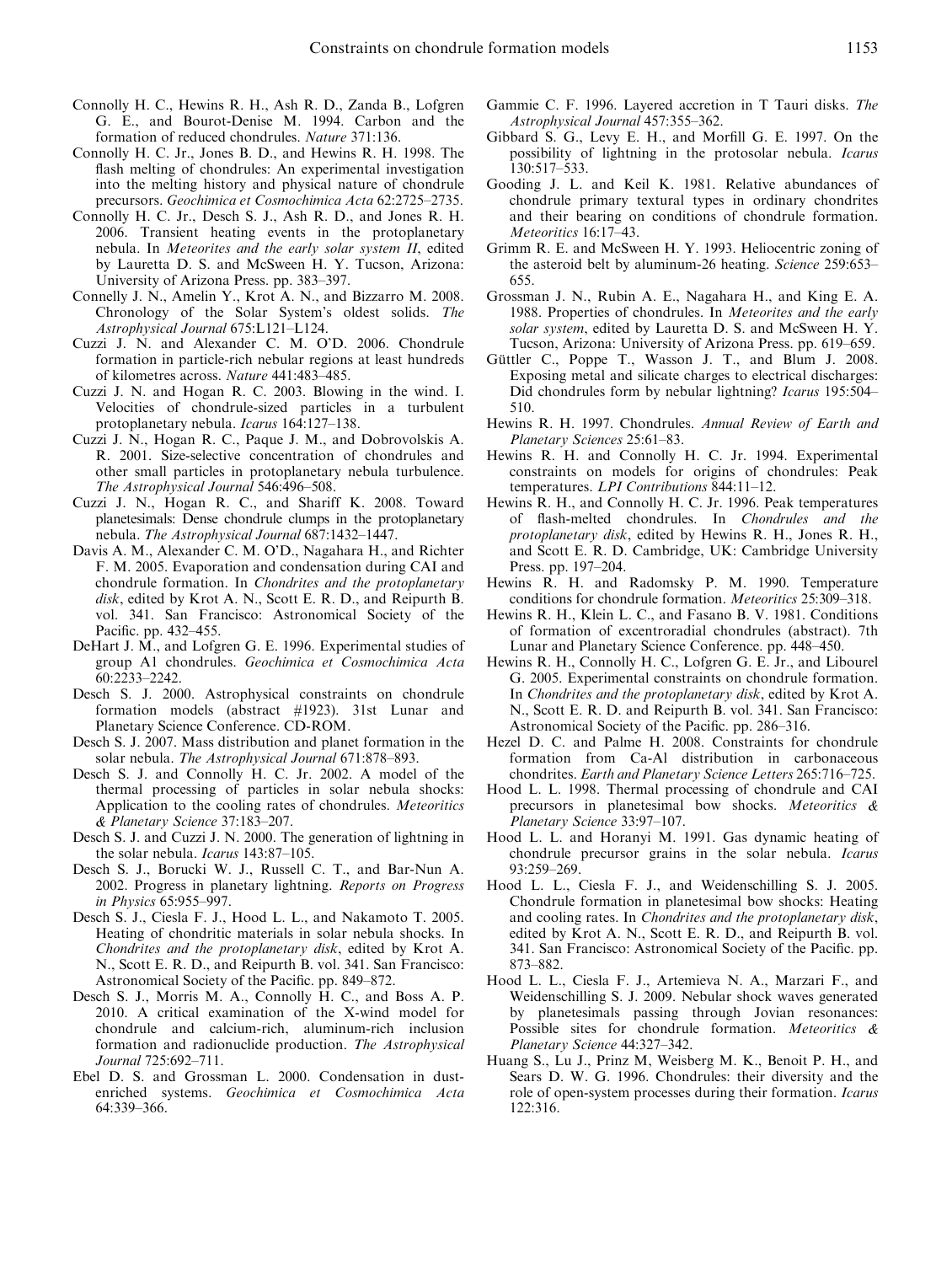- Iida A., Nakamoto T., Susa H., and Nakagawa Y. 2001. A shock heating model for chondrule formation in a protoplanetary disk. Icarus 153:430–450.
- Ivanova M. A., Kononkova N. N., Franchi I. A., Verchovsky A. B., Korochantseva E. V., Trieloff M., Krot A. N., and Brandstatter F. 2006. Isheyevo meteorite: Genetic link between CH and CB chondrites? (abstract #1100). 37th Lunar and Planetary Science Conference. CD-ROM.
- Johansen A., Oishi J. S., Mac Low M.-M., Klahr H., Henning T., and Youdin A. 2007. Rapid planetesimal formation in turbulent circumstellar disks. Nature 448:1022–1025.
- Jones R. H. 1996. Relict grains in chondrules: Evidence for chondrule recycling. In Chondrules and the protoplanetary disk, edited by Krot A. N., Scott E. R. D., and Reipurth B. vol. 341. San Francisco: Astronomical Society of the Pacific. pp. 163–172.
- Jones R. H. and Lofgren G. E. 1993. A comparison of FeOrich, porphyritic olivine chondrules in unequilibrated chondrites and experimental analogues. Meteoritics 28:213– 221.
- Jones R. H., Lee T., Connolly H. C. Jr., Love S. G., and Shang H. 2000. Formation of chondrules and CAIs: Theory vs observation. In Protostars and planets IV, edited by Mannings V., Boss A. P., and Russell S. S. Tucson, Arizona: University of Arizona Press. pp. 927–962.
- Jones R. H., Grossman J. N., and Rubin A. E. 2005. Chemical, mineralogical and isotopic properties of chondrules: Clues to their origin. In Chondrites and the protoplanetary disk, edited by Krot A. N., Scott E. R. D., and Reipurth B. vol. 341. San Francisco: Astronomical Society of the Pacific. pp. 251–284.
- Joung M. K. R., Mac Low M.-M., and Ebel D. S. 2004. Chondrule formation and protoplanetary disk heating by current sheets in nonideal magnetohydrodynamic turbulence. The Astrophysical Journal 606:532–541.
- Kennedy A. K., Lofgren G. E., and Wasserburg G. J. 1993. An experimental study of trace element partitioning between olivine, orthopyroxene and melt in chondrules—Equilibrium values and kinetic effects. Earth and Planetary Science Letters 115:177–193.
- Klerner S. and Palme H. 1999. Origin of chondrules and matrix in the Renazzo meteorite. Meteoritics & Planetary Science Supplement 34:A64.
- Krot A. N., Scott E. R. D., and Zolensky M. E. 1995. Mineralogical and chemical modification of components in CV3 chondrites: Nebular or asteroidal processing? Meteoritics 30:748–775.
- Krot A. N., Fegley B. Jr., Lodders K., and Palme H. 2000a. Meteoritical and astrophysical constraints on the oxidation state of the solar nebula. In Protostars and planets IV, edited by Mannings V., Boss A. P., and Russell S. S. Tucson, Arizona: University of Arizona Press. pp. 1019– 1054.
- Krot A. N., Meibom A., Petaev M. I., Keil K., Zolensky M. E., Saito A., Mukai M., and Ohsumi K. 2000b. Ferrous silicate spherules with euhedral iron,nickel-metal grains from CH carbonaceous chondrites: Evidence for supercooling and condensation under oxidizing conditions. Meteoritics & Planetary Science 35:1249–1258.
- Krot A. N., Amelin Y., Cassen P., and Meibom A. 2005. Young chondrules in CB chondrites from a giant impact in34 the early Solar System. Nature 436:989–992.
- Kurahashi E., Kita N. T., Nagahara H., and Morishita Y. 2008. 26Al 26Mg systematics of chondrules in a primitive

CO chondrite. Geochimica et Cosmochimica Acta 72: 3865–3882.

- Lauretta D. S., Nagahara H., and Alexander C. M. O'D. 2006. Petrology and origin of ferromagnesian silicate chondrules. In Meteorites and the early solar system II, edited by Lauretta D. S. and McSween H. Y. Tucson, Arizona: University of Arizona Press. pp. 431–459.
- Levy E. H. and Araki S. 1989. Magnetic reconnection flares in the protoplanetary nebula and the possible origin of meteorite chondrules. Icarus 81:74–91.
- Libourel G. and Chaussidon M. 2011. Oxygen isotopic constraints on the origin of Mg-rich olivines from chondritic meteorites. Earth and Planetary Science Letters 301:9–21.
- Libourel G. and Krot A. N. 2007. Evidence for the presence of planetesimal material among the precursors of magnesian chondrules of nebular origin. Earth and Planetary Science Letters 254:1–8.
- Liffman K. 2009. A shocking solar nebula? The Astrophysical Journal 694:L41–L44.
- Liffman K. and Brown M. J. I. 1996. The protostellar jet model of chondrule formation. In Chondrules and the protoplanetary disk, edited by Hewins R. H., Jones R. H., and Scott E. R. D. Cambridge, UK: Cambridge University Press. pp. 285–302.
- Lodders K. 2003. Solar system abundances and condensation temperatures of the elements. The Astrophysical Journal 591:1220–1247.
- Lofgren G. E. 1989. Limits on chondrule formation processes imposed by dynamic crystallization experiments. Meteoritics 24:294.
- Lofgren G. E. 1996. A dynamic crystallization model for chondrule melts. In Chondrules and the protoplanetary disk, edited by Hewins R. H., Jones R. H., and Scott E. R. D. Cambridge, UK: Cambridge University Press. pp. 187–196.
- Lofgren G. and Lanier A. B. 1990. Dynamic crystallization study of barred olivine chondrules. Geochimica et Cosmochimica Acta 54:3537–3551.
- Lofgren G. and Russell W. J. 1986. Dynamic crystallization of chondrule melts of porphyritic and radial pyroxene composition. Geochimica et Cosmochimica Acta 50:1715– 1726.
- Miller A. A., Hillenbrand L. A., Covey K. R., Poznanski D., Silverman J. M., Kleiser I. K. W., Rojas-Ayala B., Muirhead P. S., Cenko S. B., Bloom J. S., Kasliwal M. M., Filippenko A. V., Law N. M., Ofek E. O., Dekany R. G., Rahmer G., Hale D., Smith R., Quimby R. M., Nugent P., Jacobsen J., Zolkower J., Velur V., Walters R., Henning J., Bui K., McKenna D., Kulkarni S. R., Klein C. R., Kandrashoff M., and Morton A. 2011. Evidence for an FU orionis-like outburst from a classical T Tauri star. The Astrophysical Journal 730:80–94.
- Miura H. and Nakamoto T. 2006. Shock-wave heating model for chondrule formation: Prevention of isotopic fractionation. The Astrophysical Journal 651:1272–1295.
- Miura H., Nakamoto T., and Susa H. 2002. A shock-wave heating model for chondrule formation: Effects of evaporation and gas flows on silicate particles. Icarus 160:258–270.
- Miyamoto M., Mikouchi T., and Jones R. H. 2009. Cooling rates of porphyritic olivine chondrules in the Semarkona (LL3.00) ordinary chondrite: A model for diffusional equilibration of olivine during fractional crystallization. Meteoritics & Planetary Science 44:521–530.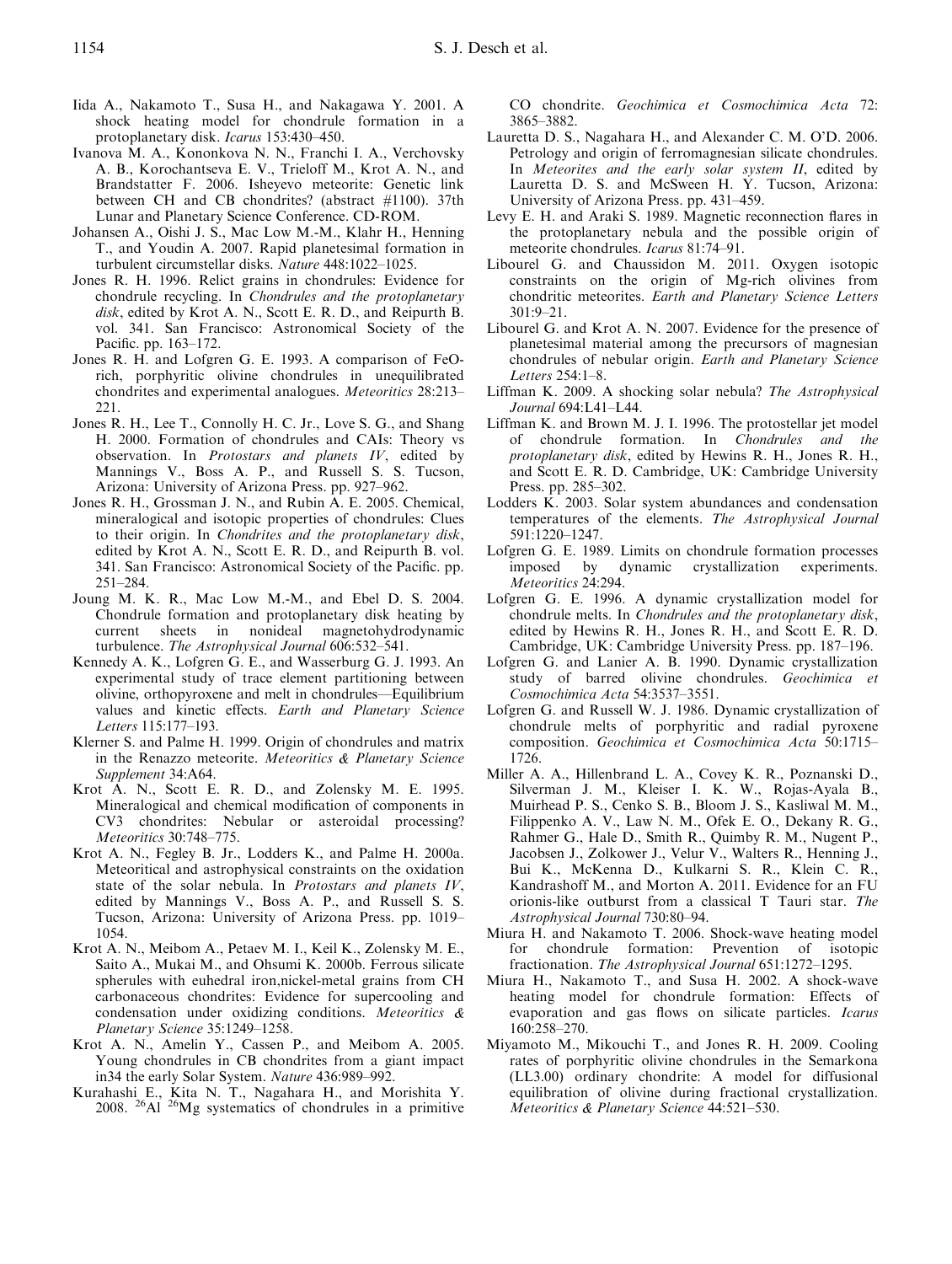- Morfill G., Spruit H., and Levy E. H. 1993. Physical processes and conditions associated with the formation of protoplanetary disks. In Protostars and planets III, edited by Levy E. H. and Lunine J. I. Tucson, Arizona: University of Arizona Press. pp. 939–978.
- Morris M. A. and Desch S. J. 2009. Phyllosilicate emission from protoplanetary disks: Is the indirect detection of extrasolar water possible? Astrobiology 9:965–978.
- Morris M. A. and Desch S. J. 2010. Thermal histories of chondrules in solar nebula shocks. The Astrophysical Journal 722:1474–1494.
- Morris M. A. and Desch S. J. 2011. Thermal histories of chondrules: An assessment of the effect of a size distribution of precursor particles. Meteoritics & Planetary Science Supplement 74:5202.
- Morris M. A., Desch S. J., and Ciesla F. J. 2010. Preliminary assessment of chondrule cooling rates in planetesimal bow shocks, including the heating effects of  $H_2$  recombination (abstract #2393). 41st Lunar and Planetary Science Conference. CD-ROM.
- Murakami T. and Ikeda Y. 1994. Petrology and mineralogy of the Yamato-86751 CV3 chondrite. Meteoritics 29:397–409.
- Najita J. R. and Shu F. H. 1994. Magnetocentrifugally driven flows from young stars and disks. 3: Numerical solution of the sub-Alfvenic region. The Astrophysical Journal 429:808– 825.
- Nakamoto T., Hayashi M. R., Kita N. T., and Tachibana S. 2005. Chondrule-forming shock waves in the solar nebula by X-ray flares. In Chondrites and the protoplanetary disk, edited by Hewins R. H., Jones R. H., and Scott E. R. D. vol. 341. Cambridge, UK: Cambridge University Press. pp. 883–892.
- Nelson A. F. and Ruffert M. 2005. A proposed origin for chondrule-forming shocks in the solar nebula. In Chondrites and the protoplanetary disk, edited by Hewins R. H., Jones R. H., and Scott E. R. D. vol. 341. Cambridge, UK: Cambridge University Press. pp. 903–912.
- Ostriker E. C. and Shu F. H. 1995. Magnetocentrifugally driven flows from young stars and disks. IV. The accretion funnel and dead zone. The Astrophysical Journal 447:813– 828.
- Palme H., Spettel B., and Ikeda Y. 1993. Origin of chondrules and matrix in carbonaceous chondrites. Meteoritics 28:417.
- Petaev M. I., Meibom A., Krot A. N., Wood J. A., and Keil K. 2001. The condensation origin of zoned metal grains in Queen Alexandra Range 94411: Implications for the formation of the Bencubbin-like chondrites. Meteoritics & Planetary Science 36:93–106.
- Pickett B. K., Meja A. C., Durisen R. H., Cassen P. M., Berry D. K., and Link R. P. 2003. The thermal regulation of gravitational instabilities in protoplanetary disks. The Astrophysical Journal 590:1060–1080.
- Pilipp W., Hartquist T. W., Morfill G. E., and Levy E. H. 1998. Chondrule formation by lightning in the Protosolar Nebula? Astronomy and Astrophysics 331:121–146.
- Radomsky P. M. and Hewins R. H. 1990. Formation conditions of pyroxene-olivine and magnesian olivine chondrules. Geochimica et Cosmochimica Acta 54:3475–3490.
- Rubin A. 1999. Troilite in the chondrules of type-3 ordinary chondrites: Implications for chondrule formation. Geochimica et Cosmochimica Acta 63:2281–2298.
- Rubin A. E. 2005. The origin of chondrules and chondrites. Geochimica et Cosmochimica Acta 69:4745–4746.
- Rubin A. E. 2010. Physical properties of chondrules in different chondrite groups: Implications for multiple melting events in dusty environments. Geochimica et Cosmochimica Acta 74:4807–4828.
- Ruzicka A., Floss C., and Hutson M. 2008. Relict olivine grains, chondrule recycling, and implications for the chemical, thermal, and mechanical processing of nebular materials. Geochimica et Cosmochimica Acta 72:5530– 5557.
- Ruzmaikina T. V. and Ip W. H. 1994. Chondrule formation in radiative shock. Icarus 112:430–447.
- Sanders I. S. 1996. A chondrule-forming scenario involving molten planetesimals. In Chondrules and the protoplanetary disk, edited by Hewins R. H., Jones R. H., and Scott E. R. D. Cambridge, UK: Cambridge University Press. pp. 327–334.
- Sanders I. S. and Taylor G. J. 2005. Implications of Al in nebular dust: Formation of chondrules by disruption of molten planetesimals. In Chondrites and the protoplanetary disk, edited by Krot A. N., Scott E. R. D., and Reipurth B. vol. 341. San Francisco: Astronomical Society of the Pacific. pp. 915–932.
- Scott E. R. D. and Krot A. N. 2005. Thermal processing of silicate dust in the solar nebula: Clues from primitive chondrite matrices. The Astrophysical Journal 623:571–578.
- Shu F., Najita J., Ostriker E., Wilkin F., Ruden S., and Lizano S. 1994a. Magnetocentrifugally driven flows from young stars and disks. 1: A generalized model. The Astrophysical Journal 429:781–796.
- Shu F. H., Najita J., Ruden S. P., and Lizano S. 1994b. Magnetocentrifugally driven flows from young stars and disks. 2: Formulation of the dynamical problem. The Astrophysical Journal 429:797–807.
- Shu F. H., Najita J., Ostriker E. C., and Shang H. 1995. Magnetocentrifugally driven flows from young stars and disks. V. Asymptotic collimation into jets. The Astrophysical Journal 455:L155–L158.
- Shu F. H., Shang H., and Lee T. 1996. Toward an astrophysical theory of chondrites. Science 271:1545–1552.
- Shu F. H., Shang H., Glassgold A. E., and Lee T. 1997. X-rays and fluctuating X-winds from protostars. Science 277:1475– 1479.
- Shu F. H., Shang H., Gounelle M., Glassgold A. E., and Lee T. 2001. The origin of chondrules and refractory inclusions in chondritic meteorites. The Astrophysical Journal 548:1029– 1050.
- Skinner W. R. 1990. Bipolar outflows and a new model of the early solar system. Part II: The origins of chondrules, isotopic anomalies, and chemical fractionations (abstract). 21st Lunar and Planetary Science Conference. p. 1168.
- Sorby H. C. 1877. On the structure and origin of meteorites. Nature 15:495–498.
- Tachibana S. and Huss G. R. 2005. Sulfur isotope composition of putative primary troilite in chondrules from Bishunpur and Semarkona. Geochimica et Cosmochimica Acta 69:3075–3097.
- Tachibana S., Ozawa K., Nagahara H., and Huss G. R. 2002. Isotopic fractionation of iron during evaporation of Fe metal in the presence of back reaction. Meteoritics & Planetary Science 37:A138.
- Tsuchiyama A., Osada Y., Nakano T., and Uesugi K. 2004. Experimental reproduction of classic barred olivine chondrules: Open-system behavior of chondrule formation 1. Geochimica et Cosmochimica Acta 68:653–672.